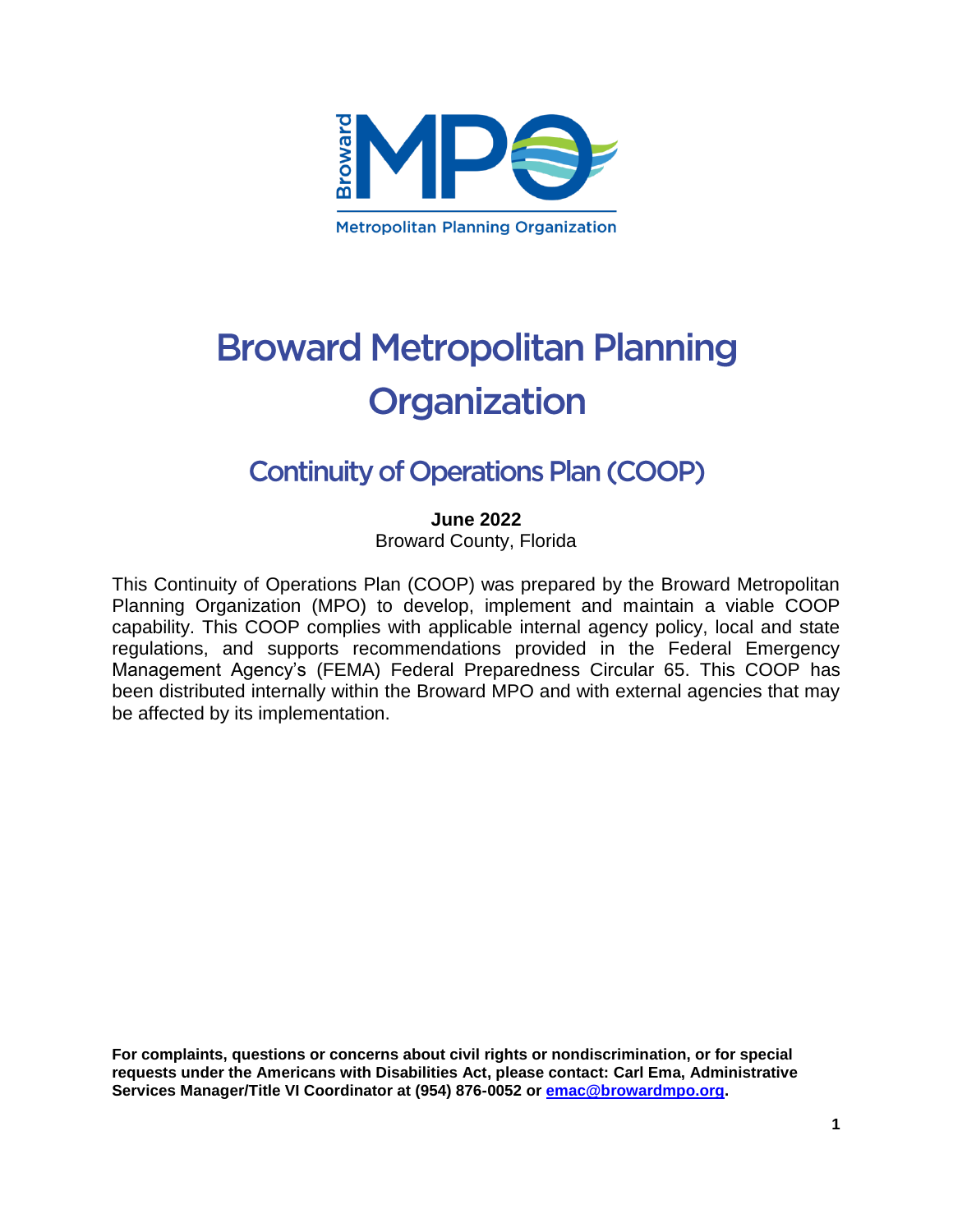## **Table of Contents**

| B. Phase 2: Remote Working/Virtual Meetings or Alternate Facility Operations  11 |  |
|----------------------------------------------------------------------------------|--|
| C. Phase 3: Disaster Recovery and/or Office Restoration Procedures  14           |  |
| 7. COOP PLANNING RESPONSIBILITIES AND MAINTENANCE  15                            |  |
|                                                                                  |  |
|                                                                                  |  |
|                                                                                  |  |
| Appendix C Hurricane Preparation and Building Shut-down Procedures 18            |  |
|                                                                                  |  |
|                                                                                  |  |
|                                                                                  |  |
|                                                                                  |  |
|                                                                                  |  |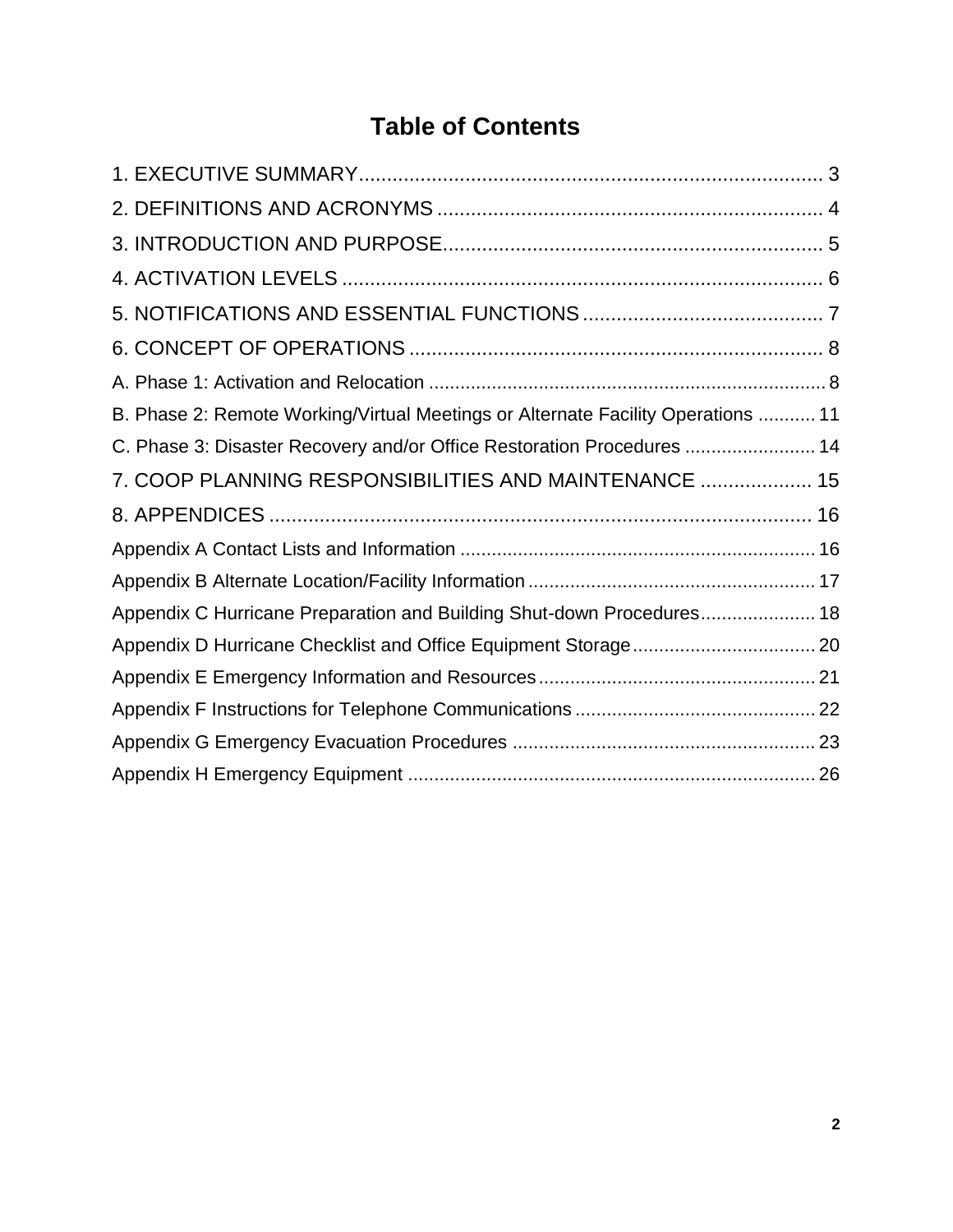## <span id="page-2-0"></span>1. EXECUTIVE SUMMARY

This document describes and specifies the Broward Metropolitan Planning Organization (MPO) Continuity of Operations Plan (COOP). The purpose of this Plan is to provide guidance to Broward MPO staff on the policies and procedures to follow in the event of an interruption of services due to a pandemic, public health emergency, natural disaster or other emergency. The primary goal is to allow the Broward MPO to continue its operations and/or to resume its normal operations and functions as quickly and completely as possible after an interruption.

The COOP includes descriptions of the Broward MPO's mandated principal activities and the individuals and organizations for which they are provided. A listing of key personnel, tools and facilities required to perform these functions is also part of this document. The COOP, also referred to as the Plan, will allow one to quickly identify what is provided by the organization and to assemble the staff and resources necessary to continue operations in the event of a pandemic/health emergency, disaster/emergency (natural or otherwise), or other interruption of normal services. Included are procedures for the order of succession and personnel notification.

The Plan describes response to events requiring Broward MPO assistance, continuation of Broward MPO essential functions, office evacuation, relocation, and restoration procedures.

Questions concerning this Plan should be directed to:

Greg Stuart, Executive Director Broward Metropolitan Planning Organization 100 West Cypress Creek Road, 6th Floor, Suite 650 Fort Lauderdale, FL 33309

(954) 876-0035 stuart[g@browardmpo.org](mailto:@browardmpo.org)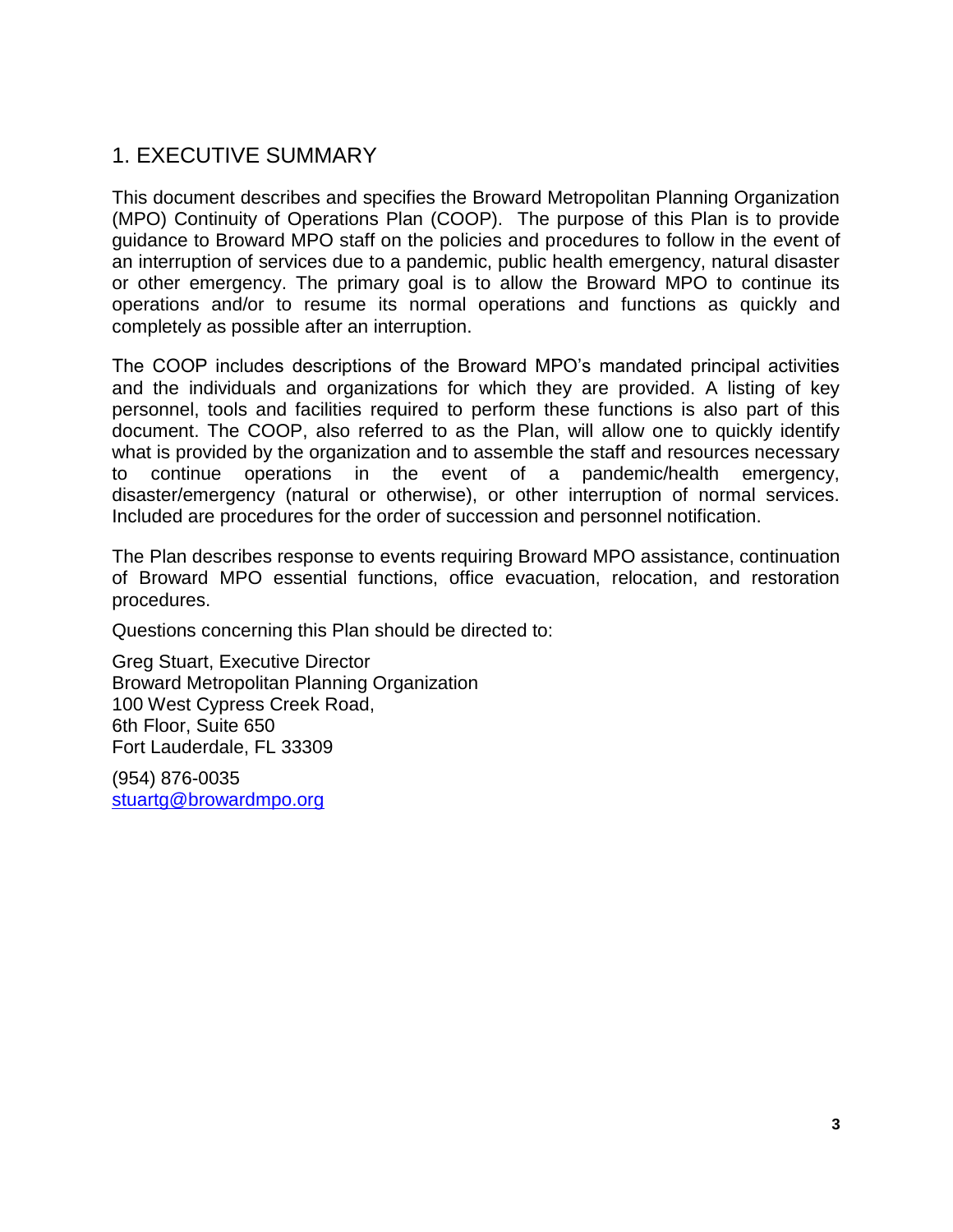## <span id="page-3-0"></span>2. DEFINITIONS AND ACRONYMS

- **ArcMap** Geographic Information System (GIS) software program
- **BERT** Broward Emergency Response Team
- **CAC** Citizens' Advisory Committee
- **CDC** Centers for Disease Control and Prevention
- **COOP** Continuity of Operations Plan
- **DHS** Department of Homeland Security
- **EOC** Emergency Operations Center (state, county, municipal)
- **FEMA** Federal Emergency Management Agency
- **FDOT** Florida Department of Transportation
- **FHWA** Federal Highway Administration
- **FTA** Federal Transit Administration
- **GIS** Geographic Information Systems
- **HCS** Highway Capacity Software
- **IT** Information Technology
- **ITE** Institute of Transportation Engineers
- LCB Local Coordinating Board
- **MPO** Metropolitan Planning Organization
- **MTP** Metropolitan Transportation Plan
- **MYSPMP**  Multi-Year Strategy and Program Management Plan
- **SDE** Spatial Database Engine (Data for ArcView software)
- **SERPM** Southeast Florida Regional Planning Model
- **TAC** Technical Advisory Committee
- **TD** Transportation Disadvantaged
- **TTE** Test, Training and Exercise
- **UPS**  Uninterruptible Power Supply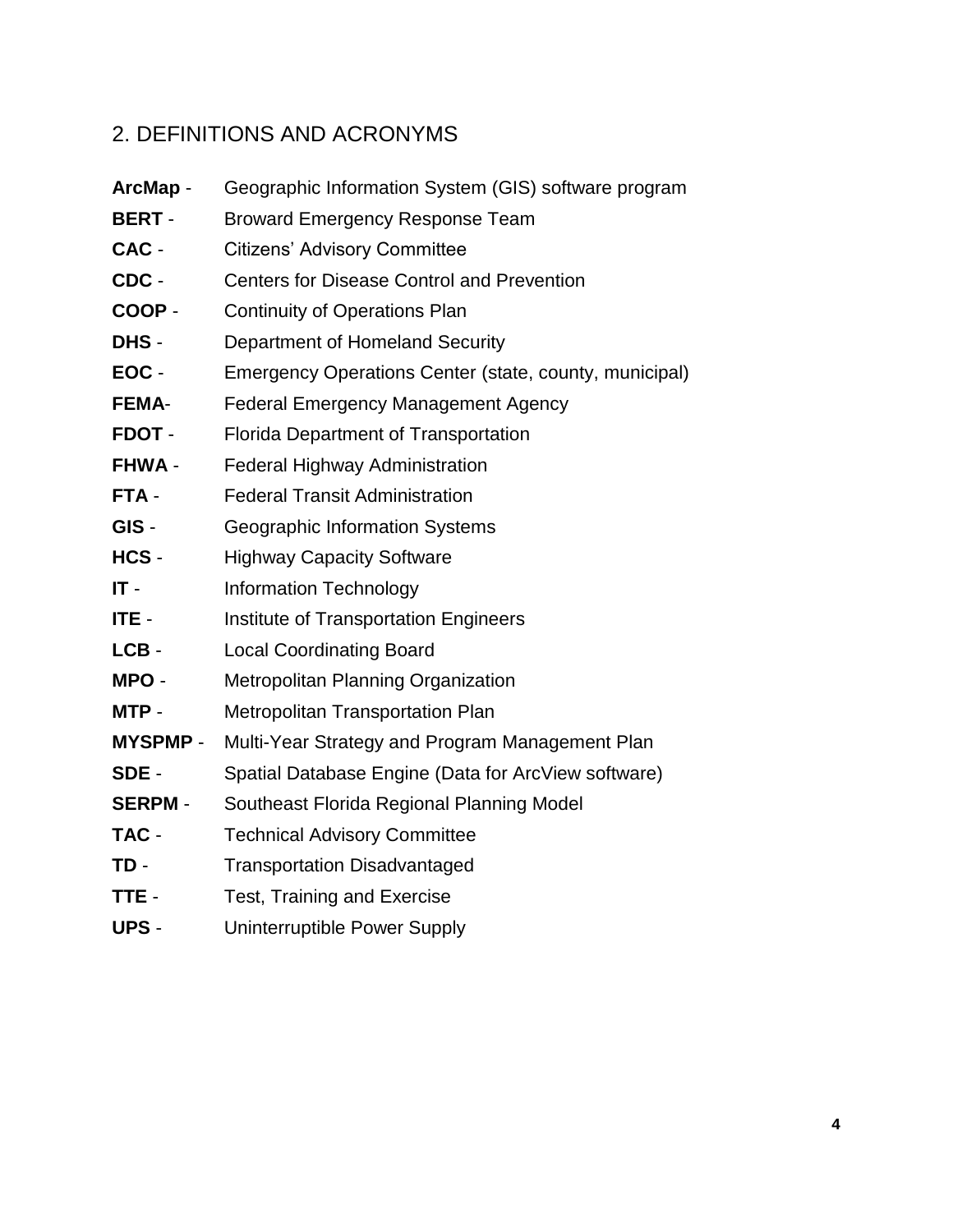## <span id="page-4-0"></span>3. INTRODUCTION AND PURPOSE

The primary mission of the Broward MPO is to collaboratively plan, prioritize and fund the delivery of diverse transportation options. Broward MPO staff members, under the direction of the Broward MPO Board, develop transportation plans and programs for the urbanized area of Broward County. These activities include long and short-range planning and coordination of multimodal transportation services such as transit, roadway, pedestrian, bicycle, greenways, seaport, airport, rail and the movement of freight and goods.

The Broward MPO Board is composed of elected officials charged with transportation decision-making responsibilities. The Board is assisted by three advisory committees: the Technical Advisory Committee (TAC), which offers technical expertise and advice; the Citizens' Advisory Committee (CAC), which provides public input and direction; and the Transportation Disadvantaged (TD) Local Coordinating Board (LCB). Using the COOP as a reference manual, communication and coordination is facilitated with these four key groups (MPO, TAC, CAC and LCB), as well as other committees as needed, following a crisis or disaster.

The COOP will serve as a guide to staff as they continue to support these organizations in response to an emergency or public health crisis, as well as provide the usual products and services that the Broward MPO provides to the residents and visitors of Broward County. The MPO office is located at: Trade Centre South, 100 West Cypress Creek Road, 6th Floor, Suite 650, Fort Lauderdale, FL 33309.

The Broward MPO office will be the COOP Control Center unless rendered unavailable or if an evacuation has been ordered by the Broward Emergency Response Team (BERT), located at the Emergency Operations Center (EOC) in Plantation, Florida. If the offices are not available due to damage or hazard, refer to Appendix B for alternative sites for staff activities, including meetings of the MPO and advisory committees. In the event of a health emergency in which a stay-at-home order is in place, the MPO will implement virtual office and meeting procedures as spelled out in Section 8.B.

The purpose of this COOP is to provide the conditions for continuous performance of essential operations during a health or emergency crisis, disaster, or other debilitating loss of resources; ensure the safety of the staff; protect essential equipment, records, and other assets; reduce disruption of operations; minimize damage and losses; achieve an orderly recovery from emergency operations; identify relocation requirements; and ensure operational and managerial requirements are met before an emergency occurs. This Plan outlines activities before, during and after a pandemic/health emergency, crisis, disaster, or debilitating loss of resources, which is termed "incident" in this Plan. It also outlines contingencies to mitigate, prepare for, respond to, and recover from an incident.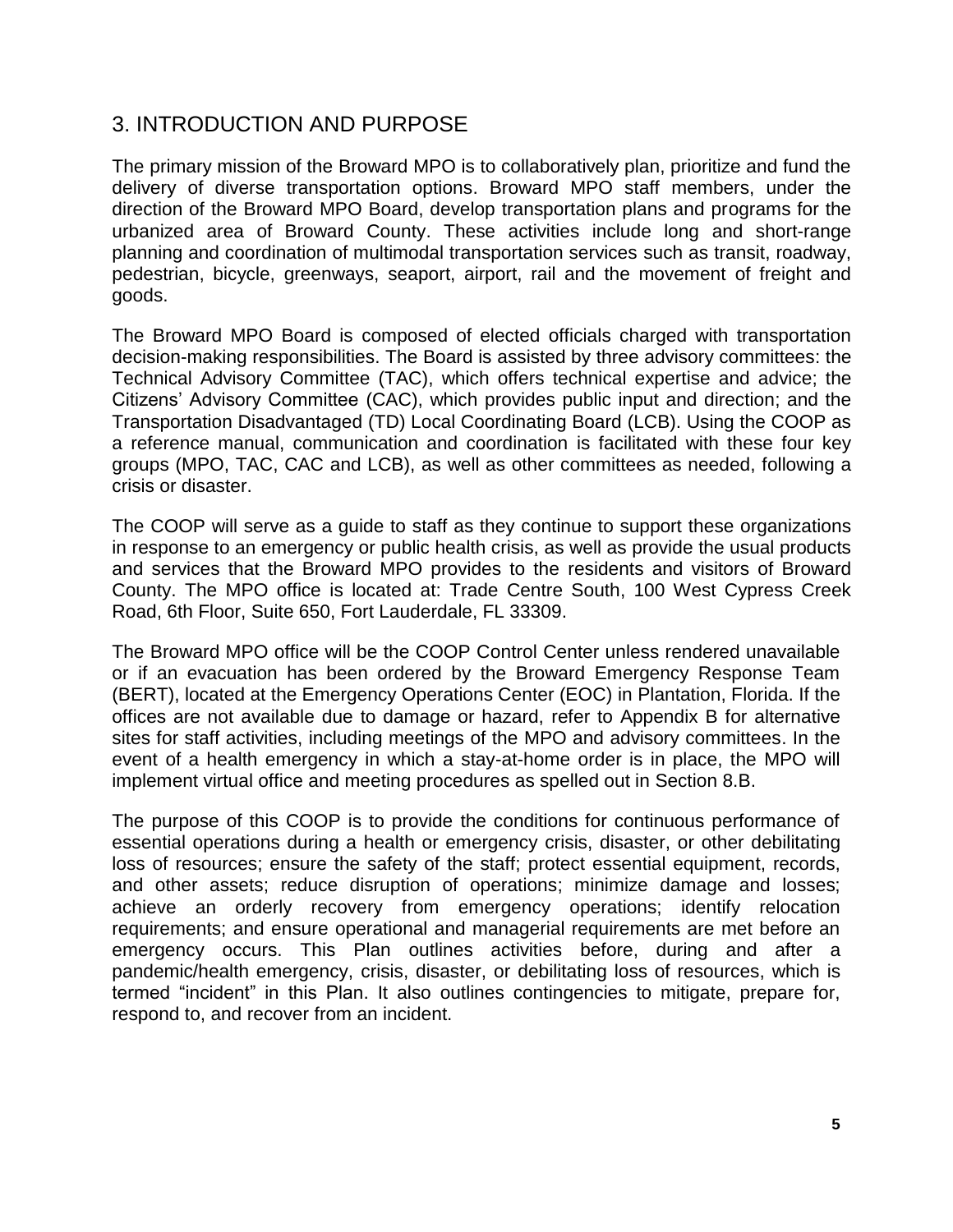## <span id="page-5-0"></span>4. ACTIVATION LEVELS

Throughout this document, activation levels are referenced. The Broward MPO follows the Florida State EOC Activation Levels which are defined as follows:

<https://www.floridadisaster.org/sert/eoc-activation-levels/>

#### LEVEL 3: Monitoring & Assessment

Level 3 is typically a monitoring and assessment phase where a specific threat, unusual event, or situation, is actively monitored by the EOC. A Level 3 activation is an internal process and involves little, if any, inter-agency direction or coordination. The threat, unusual event, or situation simply warrants observation, verification of appropriate action, and follow-up by staff.

#### LEVEL 2: Partial Activation

Level 2 partial activation is typically limited agency activation. The lead agencies with a role in the incident response are activated and required to report to the EOC. All other emergency support functions are alerted of the event and are on standby. The purpose of Level 2 activation is to initiate preparations due to a significant threat of a disaster or to coordinate response due to the occurrence of a minor disaster.

#### LEVEL 1: Full Activation

All primary and support agencies are notified. The COOP is in full effect and all necessary Operations Phases will be conducted. In a full-scale activation, the COOP is activated on a 24-hour schedule due to an imminent threat or occurrence of a disaster.

#### OTHER TYPES OF ACTIVATION:

In addition to the above Activation Levels, and depending on the emergency, such as a health crisis, the MPO will follow federal, state and local guidance and emergency orders, including but not limited to stay-at-home/shelter-in-place orders at which point the COOP will be in full effect.

Other helpful information is shown in Appendix E Emergency Information and Resources.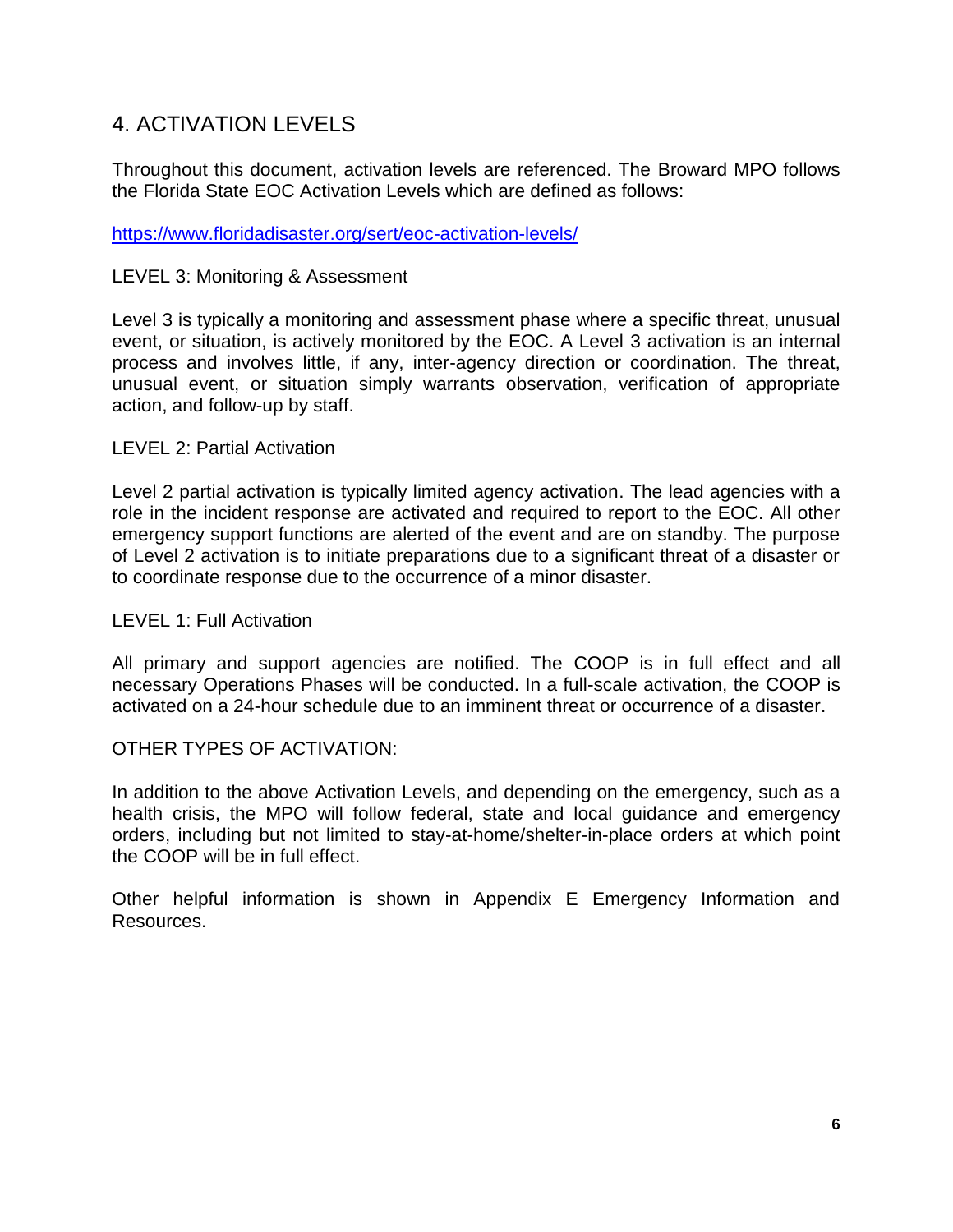## <span id="page-6-0"></span>5. NOTIFICATIONS AND ESSENTIAL FUNCTIONS

When an emergency or crisis is declared, the Executive Director or designee shall notify the MPO Chair and will begin implementation of the COOP. Once the COOP is implemented in response to an incident or long-term health crisis, it will immediately affect all Broward MPO staff and will involve notification of the following authorities:

| A. Broward MPO Board                                                   | Chair and members             |
|------------------------------------------------------------------------|-------------------------------|
| B. Technical Advisory Committee (TAC)                                  | Chair and members             |
| C. Citizens' Advisory Committee (CAC)                                  | Chair and members             |
| D. Transportation Disadvantaged (TD)<br>Local Coordinating Board (LCB) | Chair and members             |
| E. Florida Department of Transportation (FDOT)                         | <b>District Secretary</b>     |
| F. Federal Highway Administration (FHWA)                               | <b>Division Administrator</b> |
| H. Federal Transit Administration (FTA)                                | <b>Regional Administrator</b> |

The Executive Director or designee shall notify the MPO Contacts (see Appendix A) and ensure all staff are contacted. MPO staff contact information (including personal phone numbers and email accounts, if available) is updated by the MPO's Human Resources Manager or designee and the latest information is provided to all staff in a Level 2 (or higher) activation or emergency event or health crisis.

In addition to the above notifications, the following are those essential functions, in priority order, that should be performed by the Broward MPO, to the maximum extent feasible:

- 1. Ensure the integrity of data and records relating to internal and external mandates, responsibilities and administrative operations. Maintain access to data and other resources during an event and restore any lost access as quickly as possible.
- 2. Maintain and/or restore communication with MPO, TAC, CAC, and LCB members; arranging, advertising, and holding regularly scheduled or emergency meetings (in person or virtual) as soon as feasible.
- 3. Maintain or reestablish contact with appropriate internal and external authorities and agencies, including the MPO Information Technology (IT), Accounting, Agenda and capital float-funding host agencies.
- 4. Provide technical support to assist in planning and restoration of Broward's transportation systems.
- 5. Ensure that the integrity and compliance of the Broward MPO's planning programs are maintained and products and services are delivered.
- 6. Provide servicing of MPO agreements, maintain grant invoicing and payroll.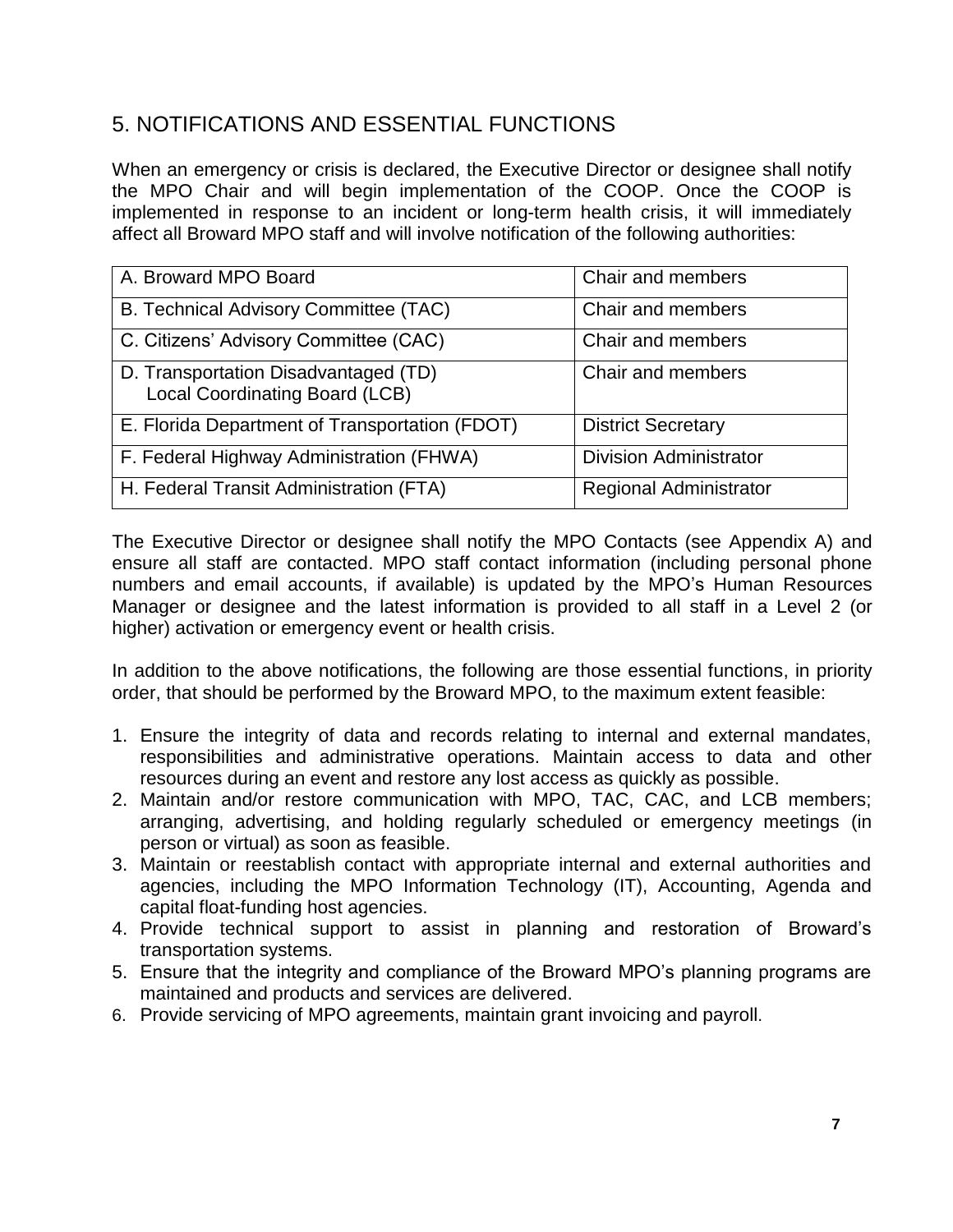## <span id="page-7-0"></span>6. CONCEPT OF OPERATIONS

### <span id="page-7-1"></span>*A. Phase 1: Activation and Relocation*

#### **1. Decision Process**

The COOP will be activated by the Broward MPO Executive Director or Director of Transportation & Human Resources, at their discretion, as a response to a Level 2 Activation of the Broward EOC or an emergency event, such as a terrorist attack, natural disaster, health crisis, stay-at-home order or other incident. The purpose of Level 2 activation or other federal/state/local health emergency declaration is to initiate preparations due to a significant threat of a disaster or to coordinate response due to the occurrence of a minor disaster or longer-term pandemic/health crisis.

In the event the Executive Director or the Director of Transportation & Human Resources is not available, responsibility for initiating and implementing the COOP will devolve onto the next Broward MPO staff member in the chain of command (see 6.3.a. Order of Succession). The person assuming the Broward MPO staff's lead role in executing the COOP will be known as the "COOP Leader." It is expected that the COOP Leader's action will either be an obvious response to external circumstances (for example, a nearby industrial accident affecting day-to-day operations), or a command or directive from an official such as a Broward MPO Board Member; federal, state or local authorities such as the US President, Florida Governor, County Administrator/Broward Emergency Response Team (BERT) mobilization or local police.

At the time of a Level 2 Activation or other appropriate notifications from officials, staff with working files located on their local C: drive will copy the files to their folders on the M:\MPOShared network drive.

If the possibility exists that Level 2 Activation or health crisis notification may occur during non-working hours, the Executive Director or designee will determine if Level 2 activation should occur prior to an official activation. At a minimum, staff will take laptops home and, depending upon the emergency (hurricane or other event which may cause MPO office damage), move vital equipment (PCs and other hardware) to designated "protected" areas such as the Metro Conference Room, Executive Conference Room, Server Room, or storage rooms in the MPO Board Room. Upon leaving the office, all office doors must be closed.

Upon Level 2 Activation for weather/hurricane related emergency or health crisis emergencies, the COOP Leader will call a meeting and set in motion the COOP.

 Staff not present will be notified by telephone and email by the COOP Leader or designee (i.e., Executive Director or Director of Transportation & Human Resources). In the event the activation occurs after working hours, the COOP Leader or designee will initiate telephone contact or send email that will reach all employees through their contact information on the Master Employee Contact List, which is maintained by the Human Resources Manager or designee.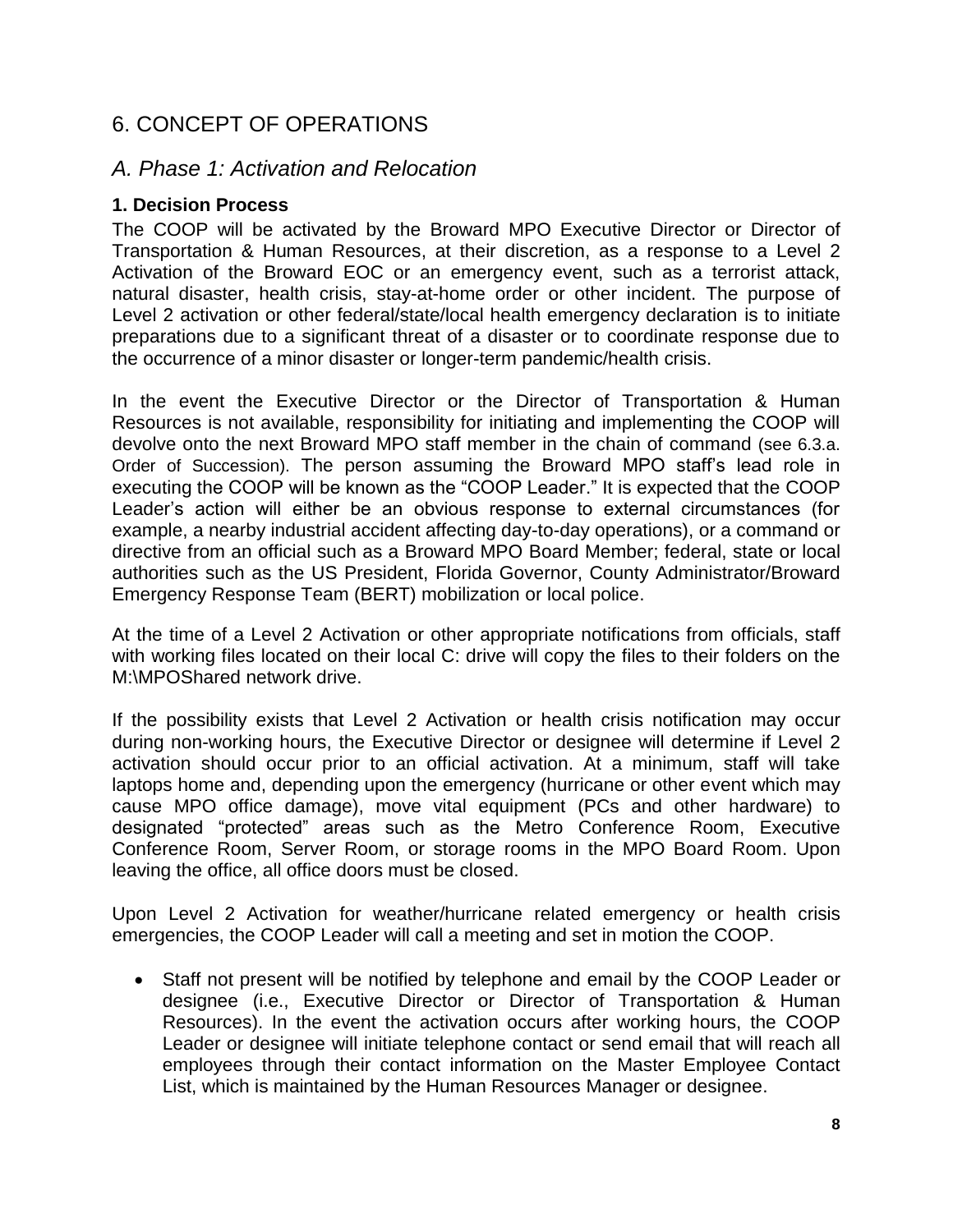- It will be the responsibility of those who are not reachable to establish contact with the COOP Leader, Executive Director or Director of Transportation & Human Resources within 24 hours of the Level 2 Activation.
- The Trade Centre South Hurricane Preparation and Building Shut-down Procedures in Appendix C will be followed.

### **2. Staff Responsibilities**

The following procedures will be initiated by staff members at the primary work facility if they are present at that facility when the emergency is declared:

 Secure all necessary files and computer equipment and back up or record all essential data on a USB flash drive, the MPO server, or backup files to Microsoft OneDrive using Office 365 account. Each staff member can access their OneDrive Folder by logging into [https://login.microsoftonline.com](https://login.microsoftonline.com/) using their domain logon credentials. Files left on your PC may not be available. By going to the link below, staff can log into the web version of Outlook to view their emails. Web Outlook can be accessed through any web browser using domain logon credentials: [https://outlook.office365.com](https://outlook.office365.com/)

In the event of a storm, minimize water and wind damage by:

- Covering or closing/locking all desks, cabinets and storage areas.
- Close office doors.
- Disconnect computer hardware and electrical equipment, and bag delicate equipment and paper files. Store in designated areas shown in Appendix D.
- IT staff will issue Portable MiFi devices to the Executive Director, Director of Transportation & Human Resources and the Director of Operations & Budget, or others as deemed necessary, prior to leaving the office. These devices will provide a secured wireless internet network to staff while away from the office.
- Administrative staff will post a notice on the front door of the office and record a brief, generic message on the main switchboard line (954-876-0033) like this (see phone access instructions in Appendix F):

"Thank you for calling the Broward Metropolitan Planning Organization. Our offices are currently closed due to \_\_\_\_\_\_\_\_. We will return your call as soon as possible." Or

Thank you for calling the Broward Metropolitan Planning Organization. Our offices are currently closed in response to the current \_\_\_\_\_\_\_\_\_\_\_\_ situation. We will remain closed through \_\_\_\_\_\_\_\_\_\_\_\_\_ (or until further notice) however staff is still available remotely through phone and email. Please visit Browardmpo.org for more information and updates."

 Everyone should record or update the outgoing messages on their phone when notified to do so (see phone access instructions in Appendix F):

"You have reached the voice mail box for \_\_\_\_\_\_\_. Our office is currently closed due to \_\_\_\_\_. I will return your call when our office reopens."

Or

"You have reached the voice mail box for \_\_\_\_\_\_\_\_\_\_\_\_\_. Our office is currently closed in response to the current example it is situation. I will continue to remain available remotely through email and phone. Please leave a message……"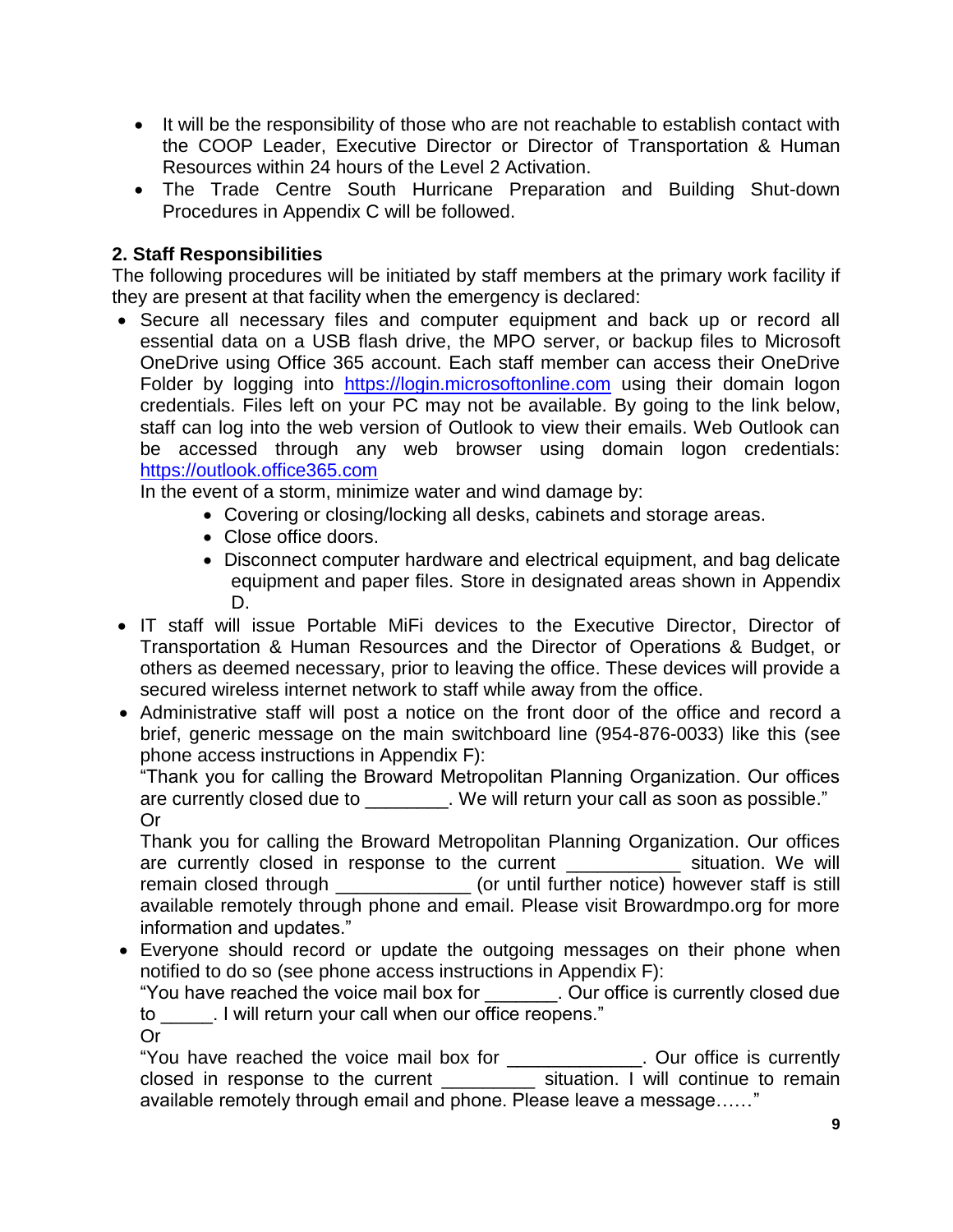Everyone should activate a brief out-of-office external message on their email account like this:

"Our office is currently closed due to \_\_\_\_\_\_. I will reply to your email when our office reopens."

Or

Email Message (along with signature or placed before and for out-of-office): Our physical offices are closed in response to the example situation in order to allow social distancing. All meetings will be conducted virtually and our team will continue planning and funding Broward's transportation remotely as we monitor the current situation.

• Public involvement team to place a message on the website calendar and under What's New stating:

Office closed due to  $\qquad \qquad$ .

Or

Our office is currently closed in response to the current \_\_\_\_\_\_\_\_\_\_\_\_\_\_situation. We will continue to remain available remotely through email and phone.

#### **3. Leadership**

#### **a. Order of Succession**

The table below lists the chain of command for the Broward MPO staff's COOP Leader. If the senior ranking staff member is incapacitated or out of the area at the time of activation the next ranking staff member will assume his or her duties. Contact information is located in Appendix A.

| <b>Successors: "Chain of Command"</b> |                                                            |  |
|---------------------------------------|------------------------------------------------------------|--|
| <b>Greg Stuart</b>                    | <b>Executive Director</b>                                  |  |
| <b>Bryan Caletka</b>                  | Director of Transportation & Human Resources               |  |
| <b>Renee Cross</b>                    | Director of Operations & Budget                            |  |
| James Cromar                          | Mobility Initiatives Deputy Executive Director             |  |
| <b>William Cross</b>                  | <b>Planning &amp; Programing Deputy Executive Director</b> |  |
| <b>Carol Henderson</b>                | Intergovernmental & Outreach Deputy Executive Director     |  |

#### **b. Delegation of Authority**

If the Broward MPO Executive Director is not available, the immediate successor will be in authority and will be known as the COOP Leader. The Executive Director may appoint a successor outside of the chain of command, or change the order of the chain of command in the event of special circumstances, to succeed him/her.

#### **c. Devolution**

The primary function of the MPO is transportation planning, not the physical construction nor the day-to-day operation of transportation facilities. However, should an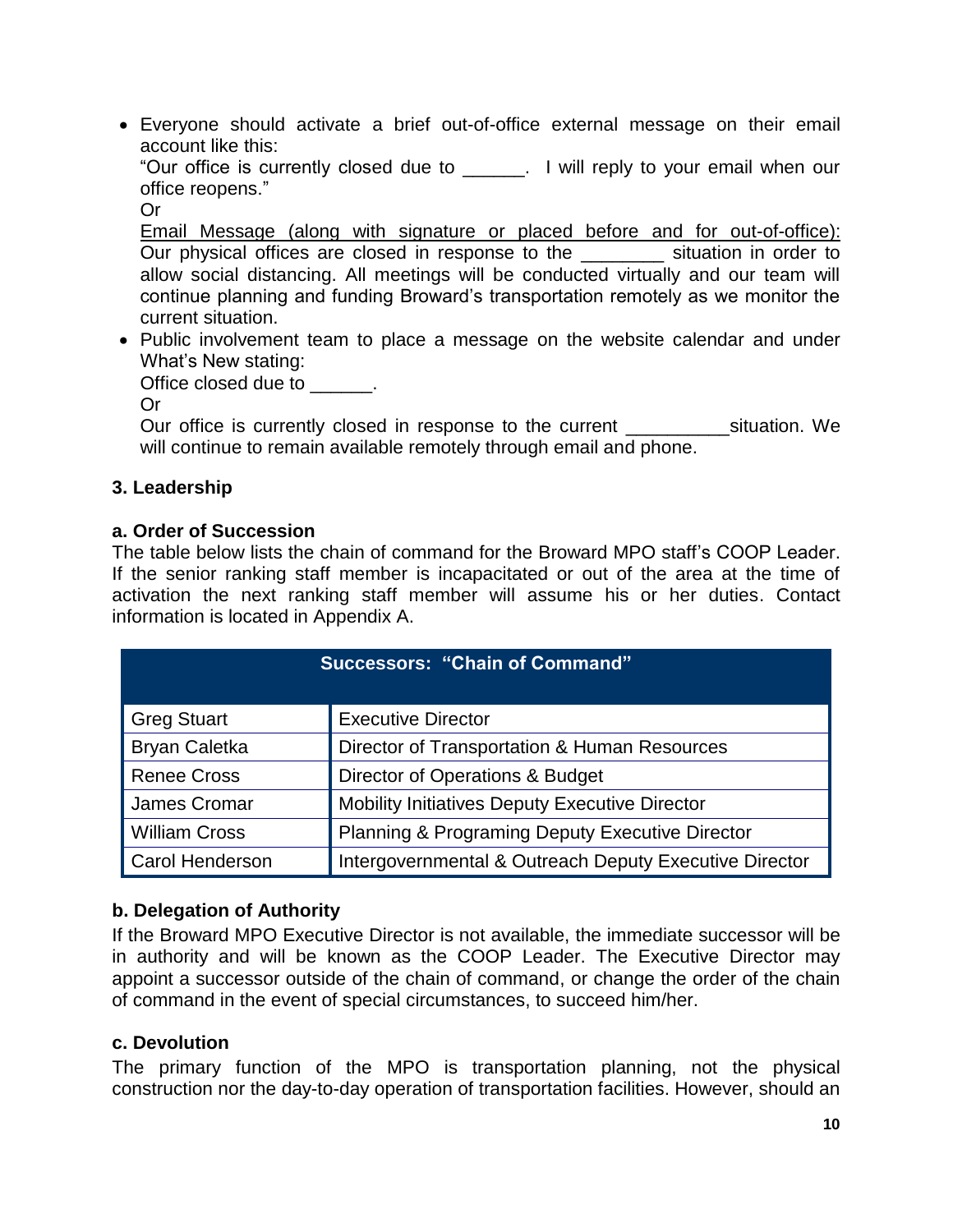event occur, the MPO's planning priorities are to provide financial support necessary to maintain the existing transportation system and provide for payment to those associated with MPO agreements and contracts. In the event of a worst-case scenario, in which the Broward MPO offices are completely destroyed and/or leadership is incapacitated, the organization should be prepared to transfer all of their essential functions and responsibilities to personnel at a different office or location (virtual or otherwise) and MPO functions may be handled at a lower staff level.

FDOT and FHWA have file copies of the Broward MPO's major planning documents, including the Metropolitan Transportation Plan, Transportation Improvement Program, Unified Planning Work Program, grant invoicing packages, consultant contracts and Joint Participation Agreements should it become necessary for the MPO to reestablish itself. Other documents, including but not limited to the Interlocal Agreement to establish the MPO and the Florida Commission for the Transportation Disadvantaged Planning Grant Agreement should reside on the MPO server.

## <span id="page-10-0"></span>*B. Phase 2: Remote Working/Virtual Meetings or Alternate Facility Operations*

#### **1. Remote Working and Virtual Meetings**

Given the MPO latest technology and IT system, it is possible for MPO staff to work remotely from home or other locations and have access to all files and programs as they would at the MPO offices. A telework option will be considered for emergency and unique situations such as a pandemic or health crisis. While teleworking during the event, the Broward MPO's established telework policies and procedures will apply. In addition, virtual meeting options can be utilized as appropriate. MPO established procedures and guidelines referenced in the MPO's Rules and Public Participation Plan will be utilized for virtual meetings to ensure full participation by Board and committee members and members of the public.

The Broward MPO has outsourced its IT functions to All Covered Care which handles all of the organization's shared file hosting, servers, and workstations. All hosted email and Microsoft functionality is handled through Office 365 – a fully hosted solution by Microsoft, managed by All Covered for the Broward MPO. Broward MPO staff operates in a hosted workstation environment that utilizes provisioned servers in an off-site location to act as remote workstations. This solution allows staff to access their workstations from any Windows-based machine using remote desktop connection. This includes access to the Broward MPO shared files. The Broward MPO shared drives are hosted and backed up in two locations, Virginia and Texas, utilizing All Covered's hosted server solution. Each location contains a redundant backup of the Broward MPO shared files and files are maintained in a RAID configuration in the event of hard drive failure. These files are accessible through the hosted workstation environment using remote desktop connection. In addition, the MPO's website is hosted and managed by Daruma Tech. The following table provides the contact information for the MPO's hosted services: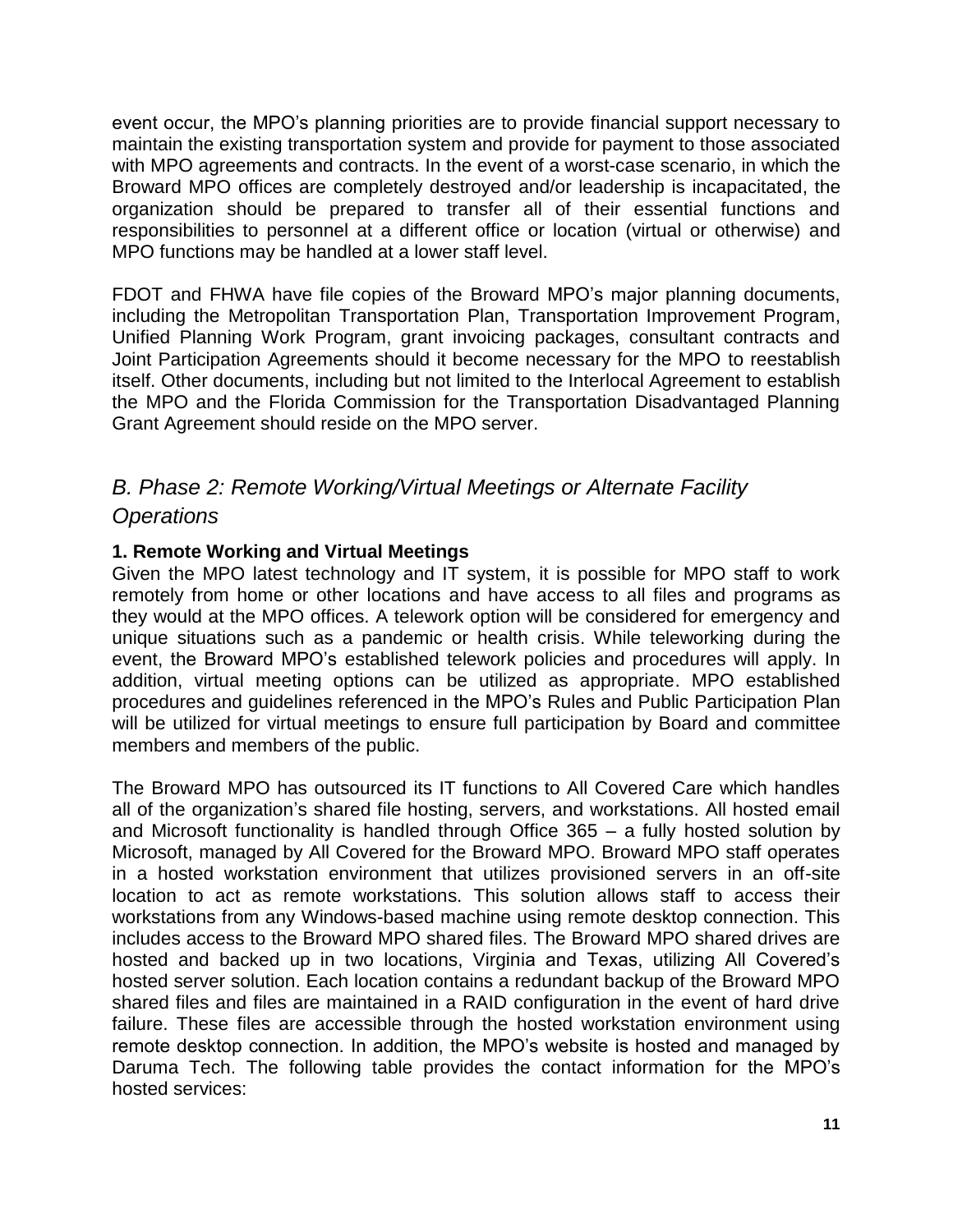| <b>Business</b>       | <b>Contact</b>          | <b>Phone/Email</b>        |
|-----------------------|-------------------------|---------------------------|
| <b>All Covered</b>    | <b>Nelson Roque</b>     | 866-715-0726              |
|                       | 305-438-7550            | Chat.allcovered.com       |
|                       | nroque@allcovered.com   | support@allcovered.com    |
| <b>Mitel</b>          | <b>Customer Service</b> | 1-888-322-3822, option 2  |
|                       |                         | MASS@mitel.com            |
| Daruma Tech           | <b>Susan Erickson</b>   | 561-206-6291              |
|                       |                         | susan@darumatech.com      |
| <b>Intent Digital</b> | <b>Bob Ginger</b>       | 602-404-0100 Ext: 21      |
|                       |                         | bginger@intentdigital.com |

#### **2. Potential Alternate Facility Locations:**

Based on the event, circumstances and judgement of the COOP Leader, an alternate facility (Appendix B) may be needed to perform the essential functions of the MPO. If an alternate facility is needed, upon arrival at that facility, the COOP Leader will delegate shifts for available staff, and assign staff to test the facility's internet connection, set up computers, establish email, and test telephone land lines. Teleworking may also be an option once a base of operations is established. MPO established teleworking policies and procedures will apply.

The COOP Leader, when determining an alternate location from the locations listed in Appendix B, should take into account the following parameters:

- ◆ Sufficient space and equipment.
- Capability to perform essential functions within 12 hours, up to 30 days.
- Reliable logistical support, services, and infrastructure systems.
- Consideration for health, safety and emotional well-being of personnel.
- $\bullet$  Interoperable communications (land line telephones, ability to use cell phones from a sheltered position, internet connectivity, fiber optic cable connection to relevant offsite servers and databases, etc.).
- Computer equipment and software.

Various municipal government locations will be investigated to conduct MPO Board, TAC, CAC, LCB, and other meetings as the need arises or, as noted above, virtual meeting options can be utilized as appropriate. MPO established procedures and guidelines, referenced in the MPO's Rules and Public Participation Plan, will be utilized for virtual meetings to ensure full participation by Board and committee members and members of the public.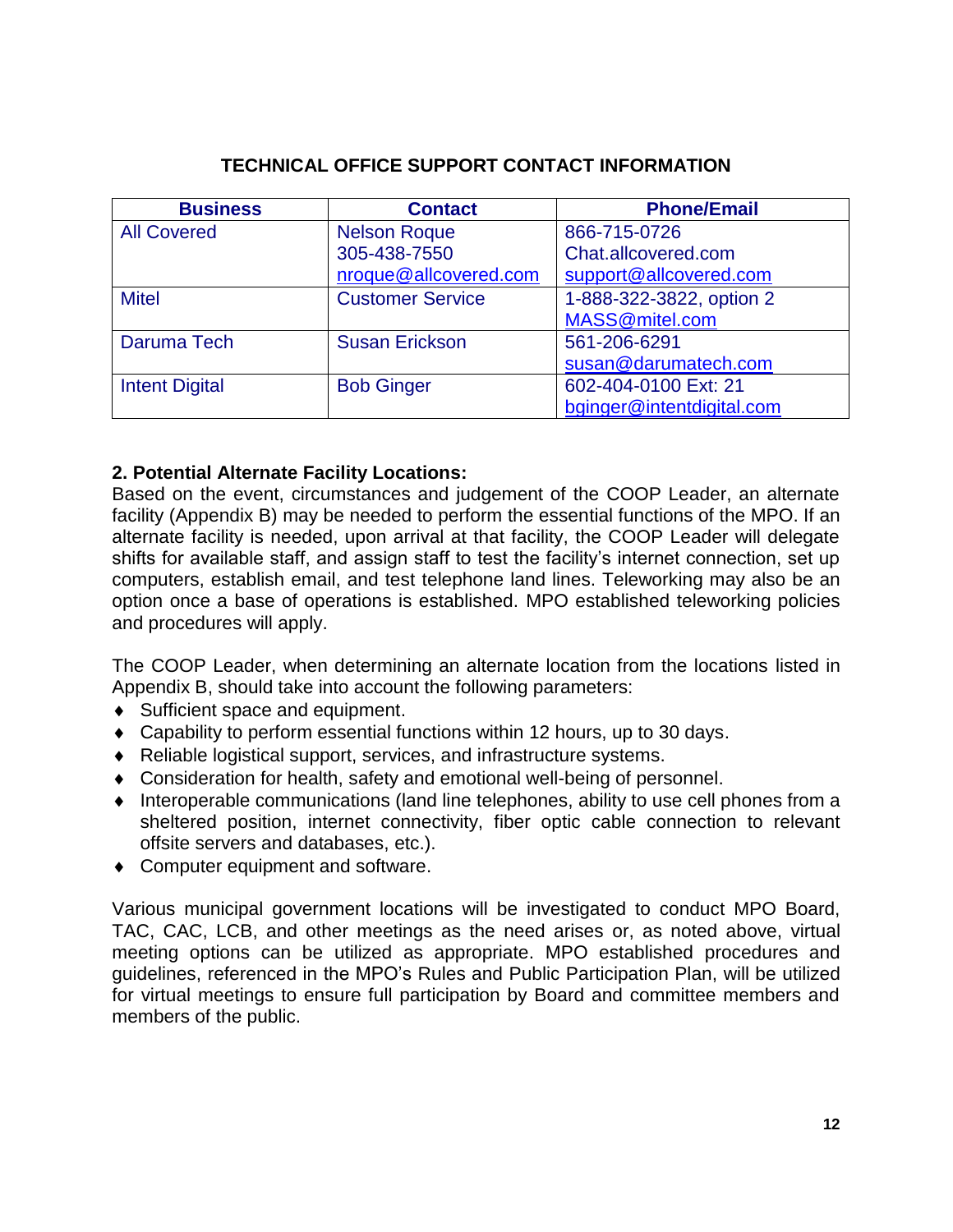#### **3. Hardware**

At Level 2 Activation by the Broward EOC or at the direction of the COOP Leader, the MPO's IT staff will begin preparing the portable hard drives/USB drives/servers for removal and relocation. In the event of a storm or other incident which could cause damage to the MPO offices, PCs should be moved to designated "protected" areas such as the Metro Conference Room, Server Room, or Storage Room located in the MPO Offices or MPO Board Room. Plastic bags will be placed over the computers, and large displays for added protection. Staff will take laptops home and the remaining laptops will be stored in lockers located in the IT Server room.

For emergency situations in which power may be impacted, IT administrative staff will also be responsible for shutting down all local servers and network devices (network switches, modems, battery backup devices, etc.) in order to ensure the hardware is protected from any power surges or failures. IT administrative staff must also notify the All Covered Help Desk of the network shutdown in order to avoid triggering alerts in the IT monitoring system. IT administrative staff must also notify Intent Digital to take the voting system offline, and that UPS battery backup will be taken out of service. Before departing the MPO offices, IT administrative staff will be responsible for ensuring all other sensitive IT equipment is properly disconnected and stored.

#### **4. General Specifications for Laptops**

All staff members have been assigned a laptop and will utilize these devices for the COOP activation. All of these devices have been configured with remote session access through All Covered's hosted workstation environment. Alternatively, staff will have a copy of the remote desktop connection shortcut on a flash drive for use on any Windows-based machine in the event there is an issue with laptop provisioning.

For users that need to access to GIS, graphic design software and 3D modeling applications, they will be given access to remote into the shared desktops located in the IT Server room or the option to bring these desktops (along with MPO-issues monitors with video conferencing capabilities) to their home if the COOP remains in effect for an extended period. The remaining laptops would be standard business-grade laptops. All the laptops have a built-in web camera to enable video conferencing. All laptops have built-in WIFI connections.

#### **5. Software**

Since most of the MPO's software is cloud-based and accessible remotely from available laptops, only a limited number of software systems need to be installed at, or made portable so they can be transferred to, the alternative location. The following lists those systems/files which must be transferred.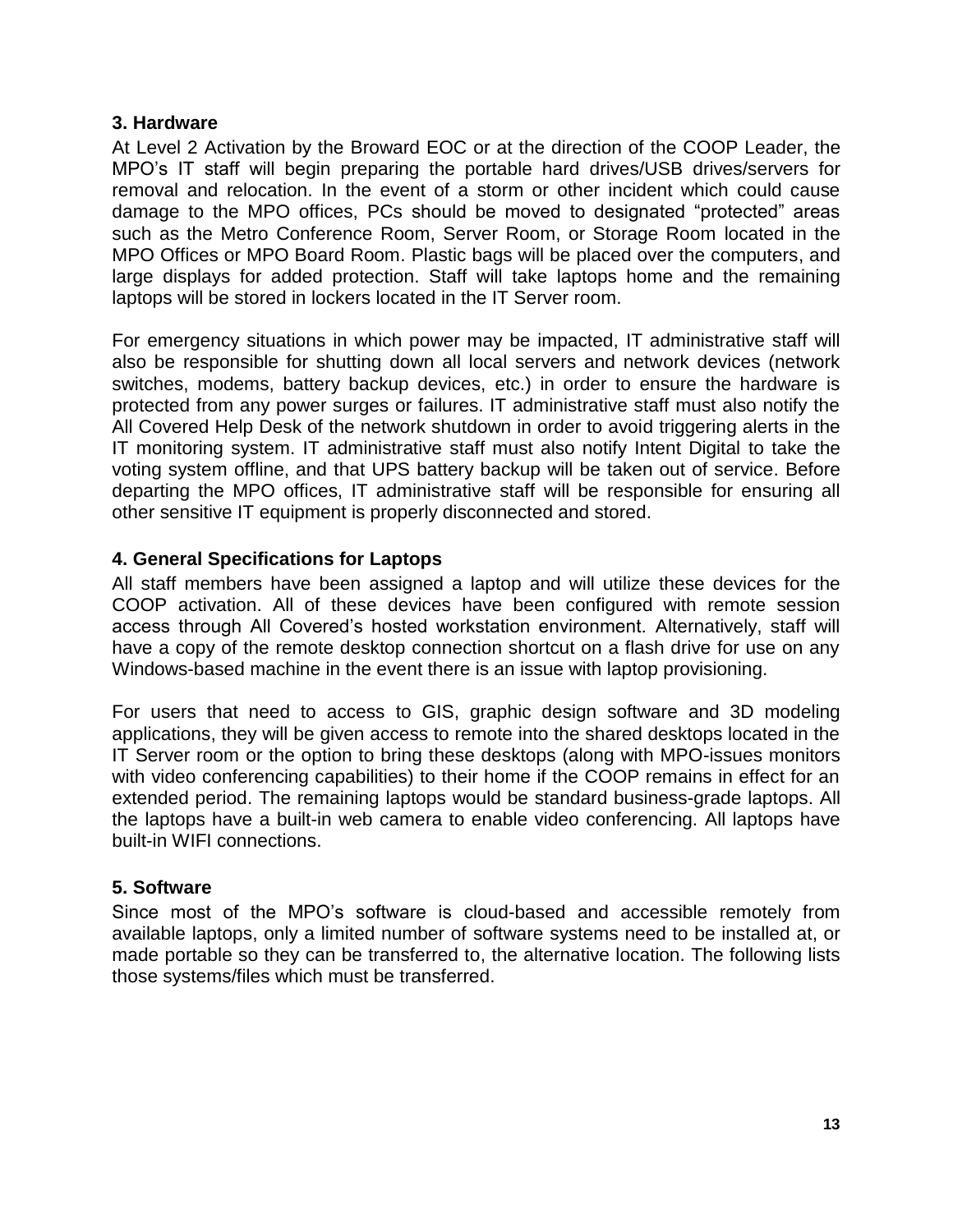| <b>System Name</b>       | <b>Current</b><br><b>Location</b> | <b>Other Locations</b>     |
|--------------------------|-----------------------------------|----------------------------|
| ArtPlan                  | <b>MPO</b>                        | Net-downloadable           |
| <b>Traffic Count HCS</b> | <b>MPO</b>                        | <b>Commercial Software</b> |
| ArcGIS Pro/ArcMap 10.7   | <b>MPO</b>                        | <b>Commercial Software</b> |

#### **6. Vital Files, Records and Databases**

Like most of the MPO's software, most vital files, records and databases are cloud based and accessible remotely from available laptops. Only a limited number of files, records and databases need to be installed at, or made portable so they can be transferred to the alternative location. The following lists those files records and databases which must be transferred.

| <b>Vital File, Record, or</b><br><b>Database</b> | <b>Form of Record</b><br>(e.g., hardcopy,<br>electronic) | <b>Hand Carried to</b><br><b>Alternate Facility</b> | <b>Backed up at</b><br><b>Third Location</b> |
|--------------------------------------------------|----------------------------------------------------------|-----------------------------------------------------|----------------------------------------------|
| <b>Human Resources Files</b>                     | <b>Hard Copy</b>                                         | X                                                   |                                              |
| <b>Truck Traffic Counts</b>                      | Electronic                                               |                                                     | <b>FDOT</b>                                  |
| Validated Model Input                            | Electronic                                               |                                                     | <b>FDOT</b>                                  |
| <b>ITE TRIP Generation</b>                       | <b>Hard Copy</b>                                         | X                                                   |                                              |
| <b>ITE Handbook</b>                              | <b>Hard Copy</b>                                         | X                                                   |                                              |
| <b>Hwy Capacity Manual</b>                       | Electronic                                               |                                                     | <b>FDOT</b>                                  |

## <span id="page-13-0"></span>*C. Phase 3: Disaster Recovery and/or Office Restoration Procedures*

Once disaster recovery is underway and the MPO offices are suitable for occupancy, the following procedures are to be followed to bring the office and staff back to a normal working environment. A listing of Generator ready businesses in Broward County is provided in Appendix E if supplies are necessary.

- MPO staff should report to work at the MPO offices as directed by the Executive Director and/or COOP Leader.
- IT administrative staff will be responsible for reestablishing and testing network services at the MPO offices including internet connectivity, IP phone connectivity, local server connectivity, and print/scan devices. The All Covered Help Desk must also be notified in order to resume active monitoring of the MPO's network and devices.
- IT administrative staff will be responsible for reestablishing back up power to MPO Board Room technology. Intent Digital must also be notified in order to bring all equipment back online.
- MPO staff will be responsible for reconnecting their respective laptops, telephones and other office equipment which was disengaged prior to the event. The IT administrative staff may provide assistance if needed.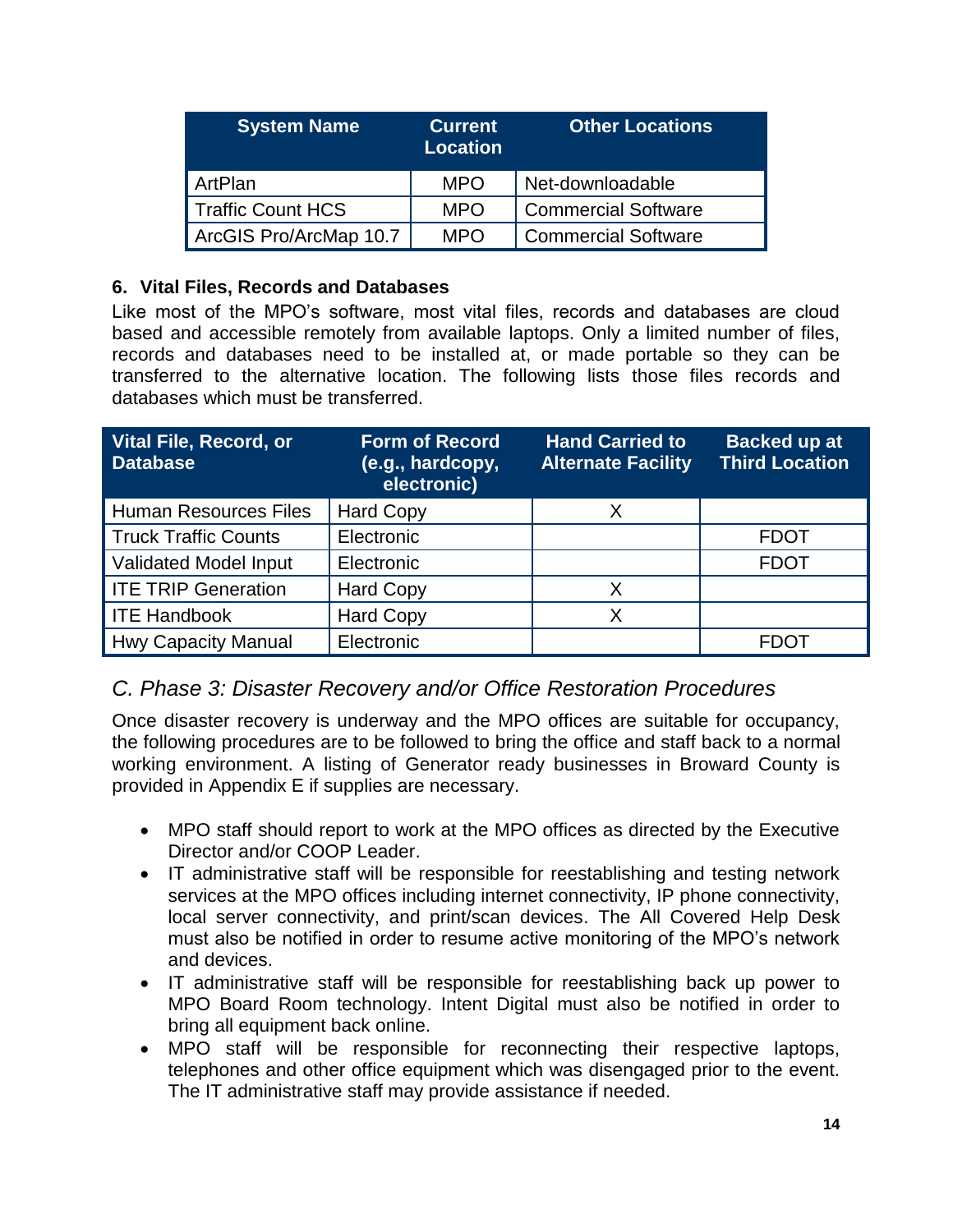## <span id="page-14-0"></span>7. COOP PLANNING RESPONSIBILITIES AND MAINTENANCE

Maintaining the COOP is an ongoing endeavor which should be conducted by the COOP Leader under the direction, supervision and support of the MPO Executive Director. The COOP will be formally reviewed each year prior to June 1. The personnel and emergency telephone lists will be reviewed and updated quarterly. The following identifies those responsible for COOP activities.

| <b>Responsibility</b>               | <b>Position</b>                     |
|-------------------------------------|-------------------------------------|
| Annual update of the COOP Plan      | <b>COOP Leader</b>                  |
| Update staff contact list quarterly | Human Resources Manager or designee |
| Review file, record and data status | <b>Information Technology</b>       |
| Conduct periodic alerts and tests   | COOP Leader                         |
| Conduct periodic exercises          | COOP Leader                         |
| Plan and evaluate                   | COOP Leader                         |

An exercise should be conducted annually prior to the start of hurricane season on June 1. COOP plans should include:

- $\bullet$  Individual and team training of agency personnel
- ◆ Periodic internal agency testing and exercising of COOP plans and procedures
- ◆ Testing of alert and notification procedures
- Refresher orientation for COOP personnel
- Joint interagency exercising of COOP plans, if appropriate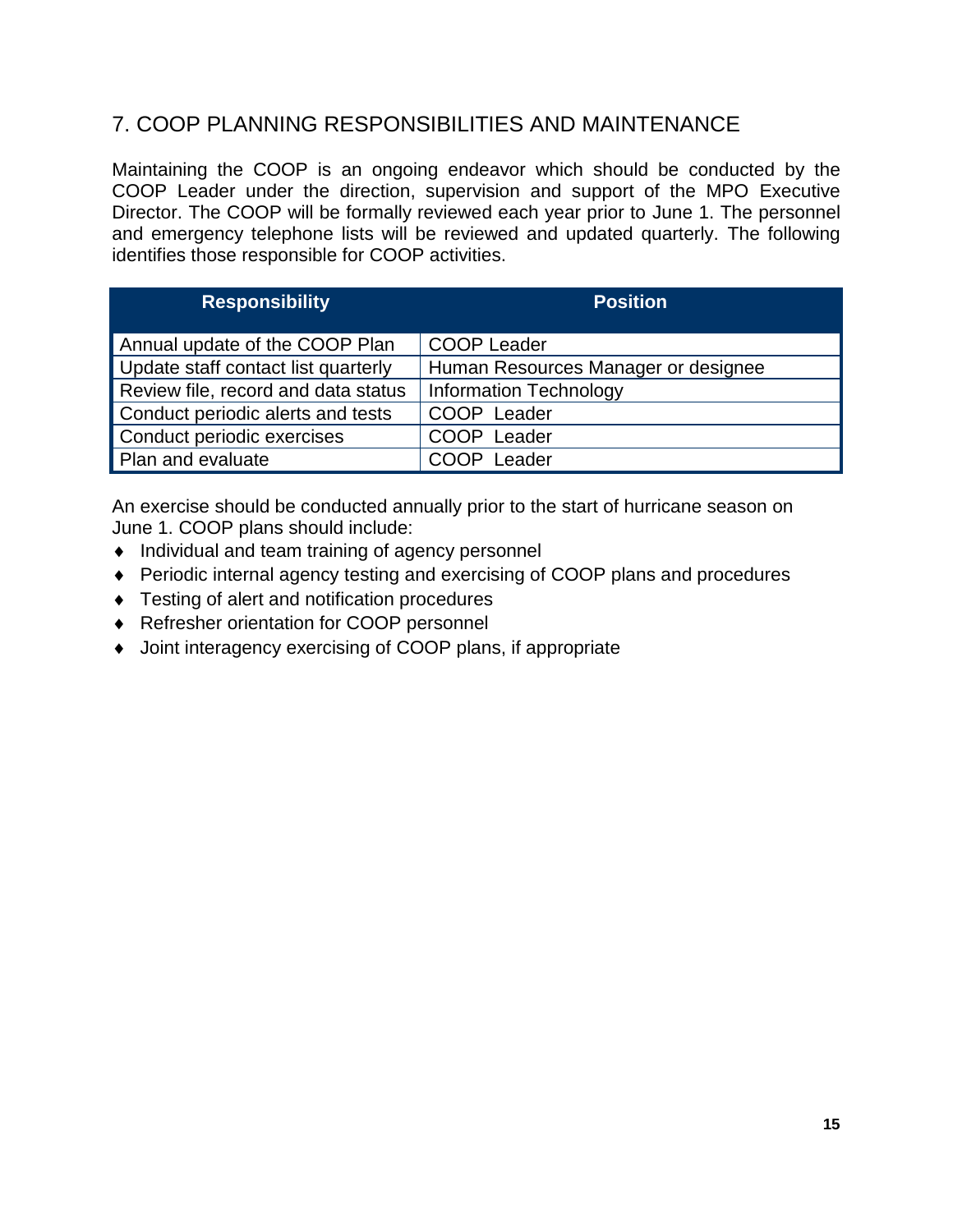## <span id="page-15-1"></span><span id="page-15-0"></span>8. APPENDICES

## Appendix A Contact Lists and Information

| <b>Name</b>             | <b>Phone</b><br><b>Number</b> | <b>Email</b>              | <b>Title</b>                                                                 |
|-------------------------|-------------------------------|---------------------------|------------------------------------------------------------------------------|
| <b>Greg Stuart</b>      | (954)<br>876-0035             | stuartg@browardmpo.org    | <b>Executive Director</b>                                                    |
| <b>Bryan</b><br>Caletka | (954)<br>876-0070             | caletkab@browardmpo.org   | Director of Transportation<br>& Human Resources                              |
| Renee<br>Cross          | (954)<br>876-0075             | crossr@browardmpo.org     | Director of Operations &<br><b>Budget</b>                                    |
| James<br>Cromar         | (954)<br>876-0038             | cromarj@browardmpo.org    | <b>Mobility Initiatives Deputy</b><br><b>Executive Director</b>              |
| William<br>Cross        | (954)<br>876-0056             | crossw@browardmpo.org     | <b>Planning and Programing</b><br><b>Deputy Executive</b><br><b>Director</b> |
| Carol<br>Henderson      | (954)<br>876-0076             | hendersonc@browardmpo.org | Intergovernmental &<br><b>Outreach Deputy</b><br><b>Executive Director</b>   |

Staff contact information is updated and provided prior to a Level 2 (or higher) Activation or other federal, state or local emergency declaration.

The MPO Boards (MPO, TAC, CAC, LCB) contact lists are to be updated and produced by the MPO Boards Coordinator upon request. The latest information should be collected and distributed to staff upon activation of Level 2 (or higher) or other federal, state or local emergency declaration.

Florida Municipal Insurance Trust (FMIT) – Florida League of Cities **Contacts** 

| To report a loss contact:<br>(Authorized Personnel Only) | 1-800-445-6248 (Phone) 407-425-9378 (Fax)<br>https://insurance.flcities.com/ (Online Claims)<br>Account Executive: Michael J. Morrill<br>954-270-7296 (Phone)<br>mmorrill@flcities.com (Email) |
|----------------------------------------------------------|------------------------------------------------------------------------------------------------------------------------------------------------------------------------------------------------|
| Underwriter:                                             | <b>Sean Fahey</b><br>407-367-1810 (Phone)<br>sfahey@flcities.com (Email)                                                                                                                       |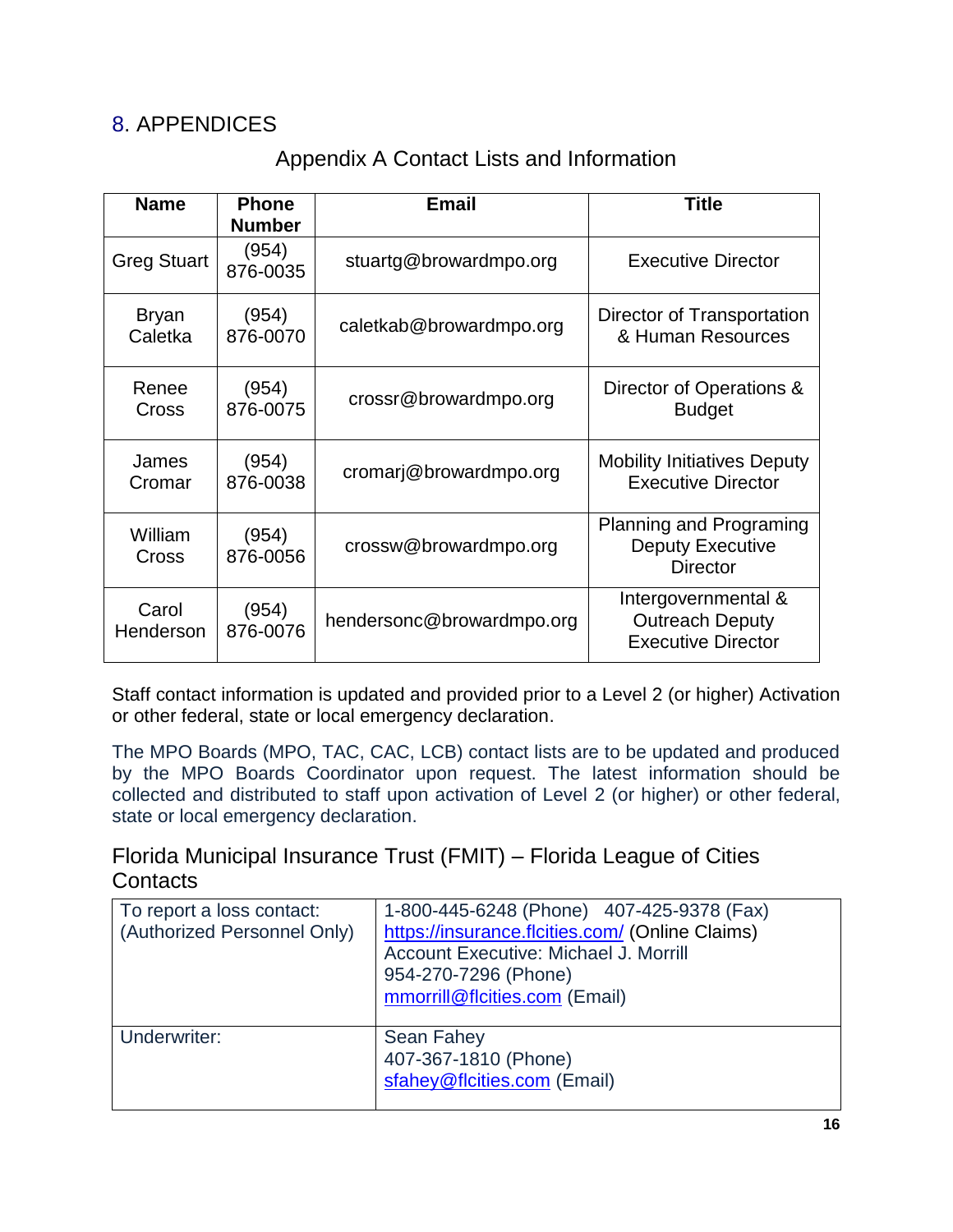## Appendix B Alternate Location/Facility Information

#### <span id="page-16-0"></span>**Palm Beach TPA**

301 Datura Street, West Palm Beach, FL 33401 Valerie Neilson, Interim Executive Director (561) 725-0818 work [VNeilson@PalmBeachTPA.org](mailto:VNeilson@PalmBeachTPA.org)

#### **City of Sunrise EOC:**

10440 West Oakland Park Blvd., 4th Floor – Fire -Sunrise, Florida 33351 **Fire Chief John McNamara** oversees the City of Sunrise, Emergency Operations Center (EOC) and emergency response efforts. (954) 746-3400 [jmcnamara@sunrisefl.gov](mailto:jmcnamara@sunrisefl.gov)

#### **St. Lucie TPO**

466 SW Port St. Lucie Blvd., Suite 111 Port St. Lucie, FL 34953. Peter Buchwald, Executive Director (772) 462-1593 work [buchwaldp@stlucieco.org](mailto:buchwaldp@stlucieco.org)

These locations in particular were selected because of their locations in the region or outside the County if severely impacted.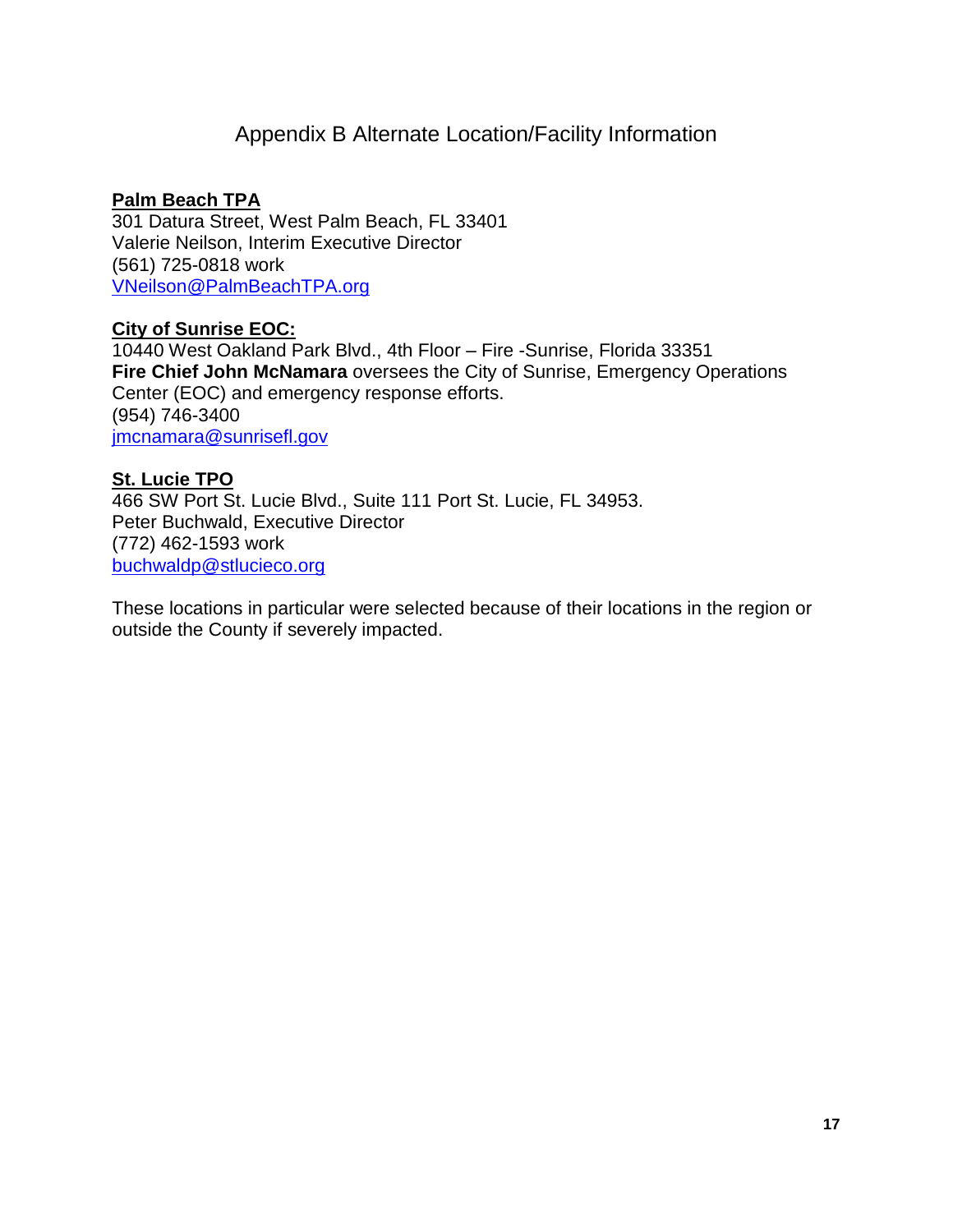## <span id="page-17-0"></span>Appendix C Hurricane Preparation and Building Shut-down Procedures Cardinal Point Management, LLC PLEASE READ CAREFULLY!

There are generally three scenarios or conditions that would initiate an emergency shut-down of a Cardinal Point property. They are listed below.

#### **Emergency Operations Center ("EOC") Evacuation Order - Issued at County level**

This order is due to an expected Hurricane making landfall close enough to the South Florida area that residents/occupants in flood zones are asked to evacuate. Mandatory evacuation orders are normally issued by the EOC at least 14 hours in advance and often preceded by voluntary evacuation requests.

#### **Cardinal Point initiates a building shut down**

Cardinal Point senior management may make a decision to initiate a building shut down due to the potential of extreme weather conditions in an area where a mandatory evacuation issued by the EOC would not take place. The primary purpose for such actions is to minimize the risk of flood and or wind damage to the building's mechanical and electrical systems and components. Through proactive intervention, Cardinal Point can minimize the potential for storm related damage and the accompanying delay in the ability of a tenant to operate its businesses once the storm passes.

#### **FPL initiates power outage**

FPL has been known to shut off power to selected areas in order to prevent underground equipment damage due to flooding. In most cases FPL will use the media to disseminate this information. In some extremely adverse conditions, where life safety becomes a critical issue, FPL will cut the power and announce its actions later. Should FPL announce a power grid shutdown, Cardinal Point will initiate building shutdown procedures to safeguard building systems.

**Please Note: In the event of an impending hurricane, once the winds reach a sustained 39 mph all emergency medical services and rescue operations will be suspended by the local authorities. This is one of several reasons why Cardinal Point may elect to close a building prior to receiving an EOC Mandatory Evacuation Order.**

A **Hurricane Watch** will be issued by the National Weather Service if predictions indicate the possibility of hurricane conditions **within 36 hours**. All tenants should activate their individual emergency preparedness plans and be prepared for subsequent issuance of a Hurricane Warning and potential evacuation.

A **Hurricane Warning** will be issued when hurricane conditions are expected **within 24 hours**. By this time, your preparations for the storm's arrival should be completed and evacuations will commence as directed by local authorities. Please review the attached building evacuation zone chart and identify your building's evacuation zone.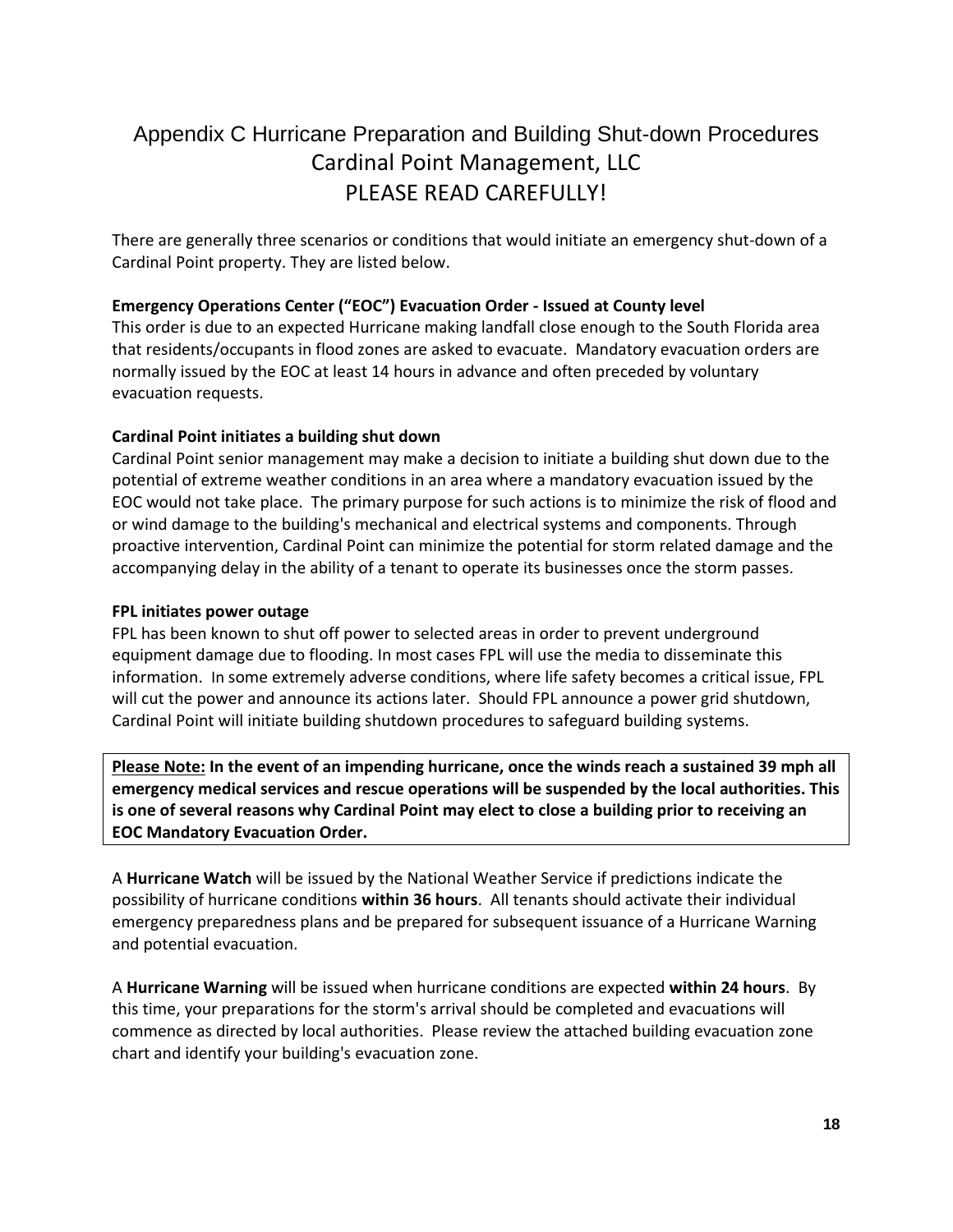#### **HURRICANE PREPARATIONS:**

As part of the pre-season and pre-storm preparations, Cardinal Point personnel will inspect each building for hurricane preparedness, but each tenant should also make their own emergency preparedness or business continuity plan. Excellent resources for preparing these plans may be found at the following sources.

- [floridadisaster.org](https://www.floridadisaster.org/)
- [ready.gov/business](https://www.ready.gov/business)

Your business will be asked to assist with basic building preparations within your specific suite prior to a storm:

- Any items stored outside of the premises should be secured or moved to an interior location.
- Prior to vacating the premises, confirm that all electronic appliances and computers have been turned off and unplugged, and any critical business resources secured or removed.
- Ensure all employees are out of the building, all doors are shut to offices with exterior windows and your main entrance doors are locked.

#### **EVACUATION ORDER:**

Once local authorities have issued mandatory evacuations instructions, or one of the scenarios above exist, Cardinal Point personnel will initiate building shutdown procedures. At such time, tenants will have a 4-6-hour window to carry out and complete their internal shut down procedures within their own suite. **TIME IS OF THE ESSENCE**. The sooner each tenant can complete their shutdown, the sooner Cardinal Point can complete the closure of the entire building, secure the structure, and join their families in a safe location. If the directive to shut down the building was given during non-business hours, we would contact you via the emergency contact information provided.

**Once the decision is made to shut down the building, no management or tenant staff will be allowed to remain inside. We appreciate your understanding and compliance with this policy.**

#### **AFTER THE STORM**

Tenants should continue to monitor radio or television broadcasts for additional instructions and re-entry orders from the EOC. **Once the EOC issues a Phase Three or Unlimited Re-entry policy for your area, we request that no tenant or employee attempt to access the building without first establishing contact with a Cardinal Point representative to confirm the building is safe for Re-entry.** This coordination will allow our staff to properly and safely reactivate the building services. In general, following an announcement that a geographic area is safe for reentry, we request a four-hour window to safely reactivate the building services. **Only KEY tenant personnel responsible for your business operations and systems should return to the building to commence start-up procedures in your suite.** Cardinal Point will reach out to the KEY personnel identified via the emergency contact information provided. If you have not already done so, please provide or confirm your information as soon as possible using the attached form.

Thank you in advance for your assistance and cooperation in these matters. Should you require any additional information, please feel free to contact the Property Manager.

**Cardinal Point Management, LLC – [Fort Lauderdale/Broward County Properties](http://www.cardinalpointmanagement.com/blog/location/ft-lauderdale/)**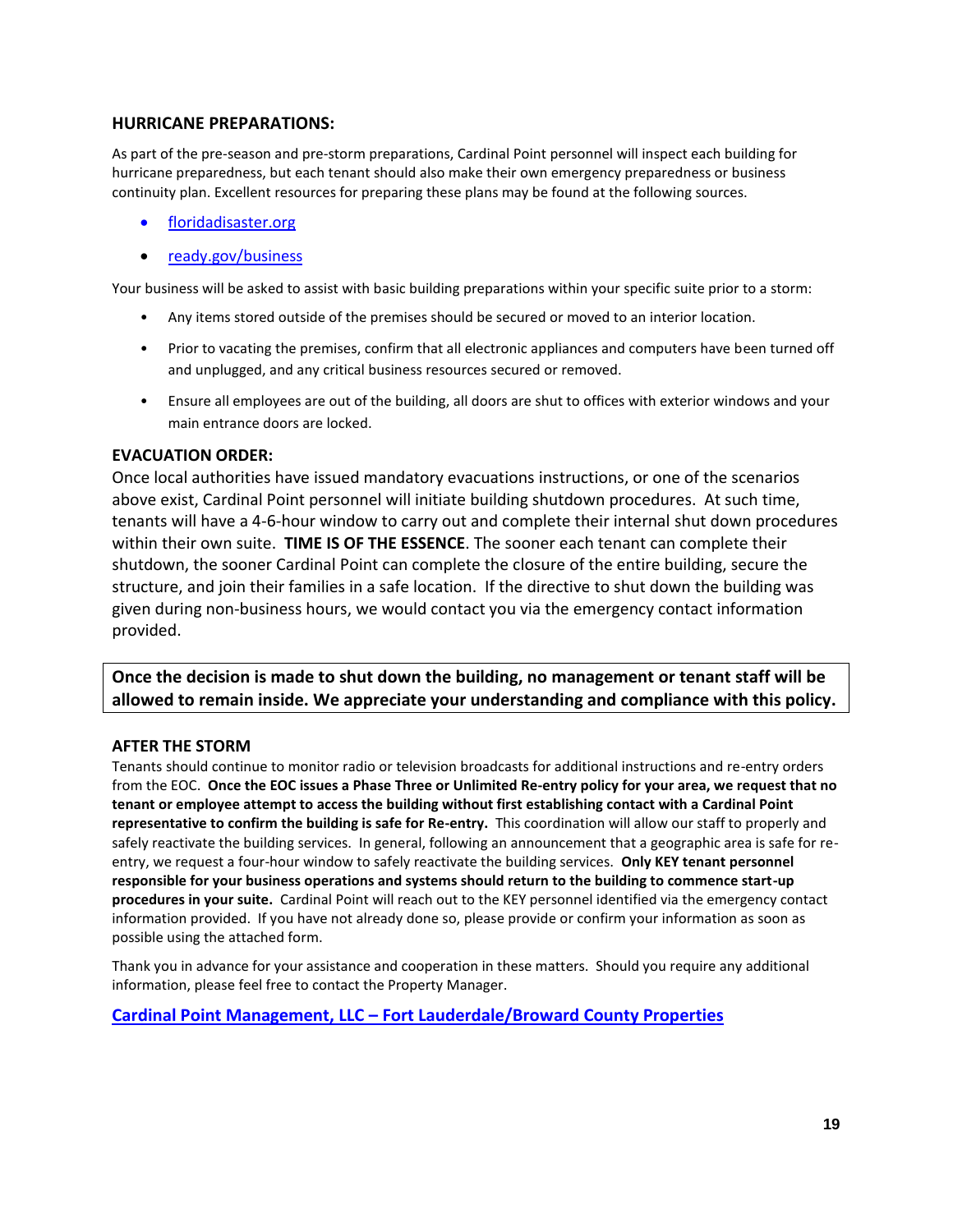<span id="page-19-0"></span>Appendix D Hurricane Checklist and Office Equipment Storage

**Check Supplies on hand:** plastic bags, boxes, packing tape

#### **Storage of Office Equipment:**

Tag your office equipment with your business cards: computer, phones, keyboards, extension cords, printers and personal items. Office equipment to be placed on top of table in the Executive and Metro Conference Rooms. If more storage space needed, the MPO 3 room will also be used.

Zone # 1 Metro Conference Room

Zone # 2 & 3 Executive Conference Room

Zone # 4 Board Room Storage Closets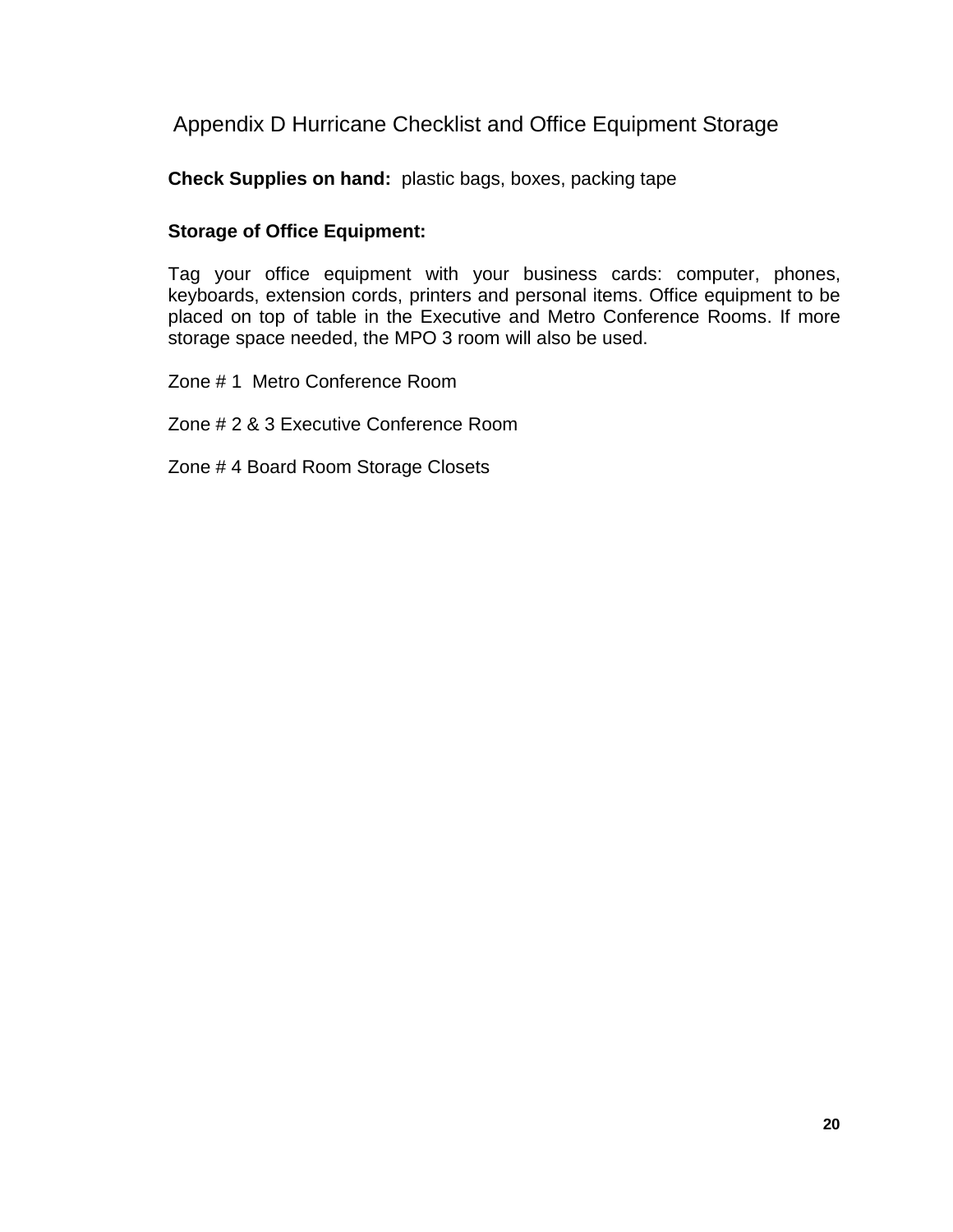## Appendix E Emergency Information and Resources

<span id="page-20-0"></span>**Broward County Emergency Management Division 954-831-3908**  201 NW 84th Avenue Plantation, Florida 33324 Ph. 954-831-3901 Director: 954-357-7140 <http://www.broward.org/Emergency>

**State of Florida Division of Emergency Management:** [https://www.floridadisaster.org](https://www.floridadisaster.org/)

**Broward County Evacuation Zones/Routes:** 

<http://www.broward.org/Hurricane/Pages/EvacuationRoutes.aspx>

#### **Generator Ready Businesses:**

Broward County businesses that are generator-equipped and therefore may be open for business after a storm, natural disaster or other emergency resulting in a prolonged power outage. The inclusion of a business on this list is not a guarantee that the business will be open.

<http://www.broward.org/Hurricane/Pages/GeneratorReadyBusinesses.aspx>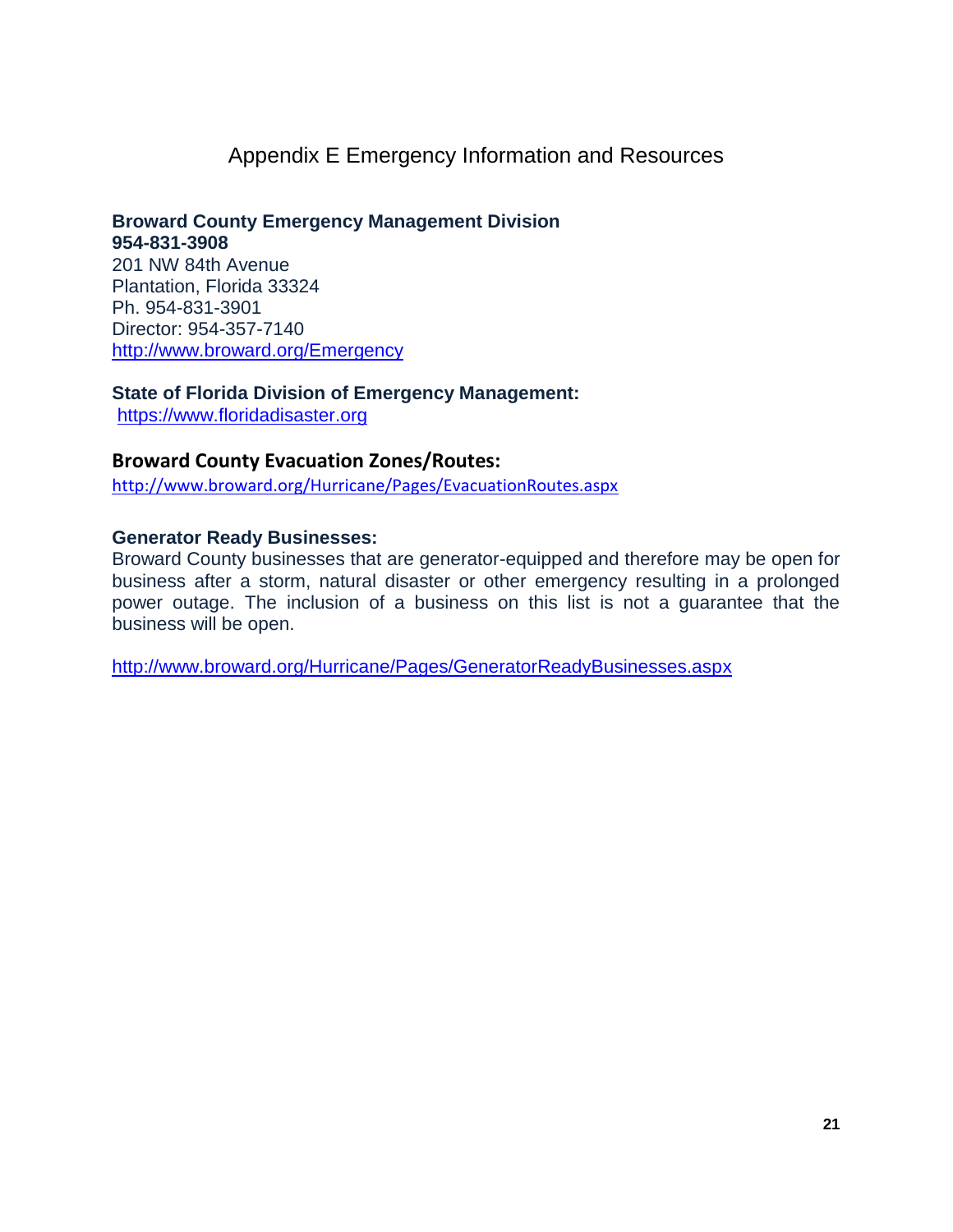## Appendix F Instructions for Telephone Communications

<span id="page-21-0"></span>Everyone should record or update the outgoing messages on their phone before being sent home for an approaching storm or pandemic health crisis.

#### **From inside the system, the process for accessing your voicemail:**

- 1. Press the programmed "Voice Mail" key or dial 6000
- 2. Press \* until the system asks you to "Please enter your mailbox number"
- 3. Mailbox number is **9999**
- 4. Passcode is ----
	- The system will play" To begin a new installation and erase the current one, press 1" (**Do not select this option. Move on to the next step)**
- 5. Press **4** for Greetings
- 6. Press **1** for Primary Greetings
- 7. Press **3** to record a temporary system Greeting (the existing greeting will play)
- 8. Enter the number of days to use the temporary greeting
	- a. To enable the greeting for same day only, enter one
	- b. Include the day that the greeting is enabled when specifying how long the greeting is to be used (i.e. If you want to the holiday greeting to play on Saturday, Sunday, and Monday, but you enable on Friday, enter 4 days)
	- c. At the end of the specified time period, the standard greetings will go back into place
	- d. If you wish to disable the temporary greeting prior to the end of the scheduled time, follow steps 1 – 8 and enter zero when prompted for days to use temporary system greeting
- 9. Record new greeting, press any key when finished
- 10. Follow prompts to review, re-record, etc.
- 11. When complete press 1 to save the message
- 12. Press the \* key until you get disconnected from system

#### **From outside of the system, the process for accessing your voicemail remotely:**

- Dial your 10-digit phone number (954-876-
- When you hear your voicemail greeting, press \* (star)
- You will be transferred to the auto attendant for the main 954-876-0033 number, when you hear the automated message, press \* (star) again
- You will be asked to enter your extension. *This is your four-digit internal extension* (10\_)
- You will be prompted to enter your voicemail password (enter your voicemail password)

The above steps will grant you access to your individual mailbox. You will also be able to manage your voicemail from this voice menu, including mailbox greetings.

#### **Call Forwarding**

You can enable Call Forwarding from your office phone to another phone such as your mobile phone or your home phone. The link below will provide you short, easy steps along with visuals to enable call forwarding from your office phone to your mobile phone or home phone. This is an online tutorial from Mitel training. [https://acbrowardmetro](https://acbrowardmetro-my.sharepoint.com/:b:/g/personal/hurtadov_browardmpo_org/EfYis0Kl-mNOh457KFXp834BBN9OmEdIUv9kf21RcOFmcg?e=MJD2tn)[my.sharepoint.com/:b:/g/personal/hurtadov\\_browardmpo\\_org/EfYis0Kl](https://acbrowardmetro-my.sharepoint.com/:b:/g/personal/hurtadov_browardmpo_org/EfYis0Kl-mNOh457KFXp834BBN9OmEdIUv9kf21RcOFmcg?e=MJD2tn)[mNOh457KFXp834BBN9OmEdIUv9kf21RcOFmcg?e=MJD2tn](https://acbrowardmetro-my.sharepoint.com/:b:/g/personal/hurtadov_browardmpo_org/EfYis0Kl-mNOh457KFXp834BBN9OmEdIUv9kf21RcOFmcg?e=MJD2tn)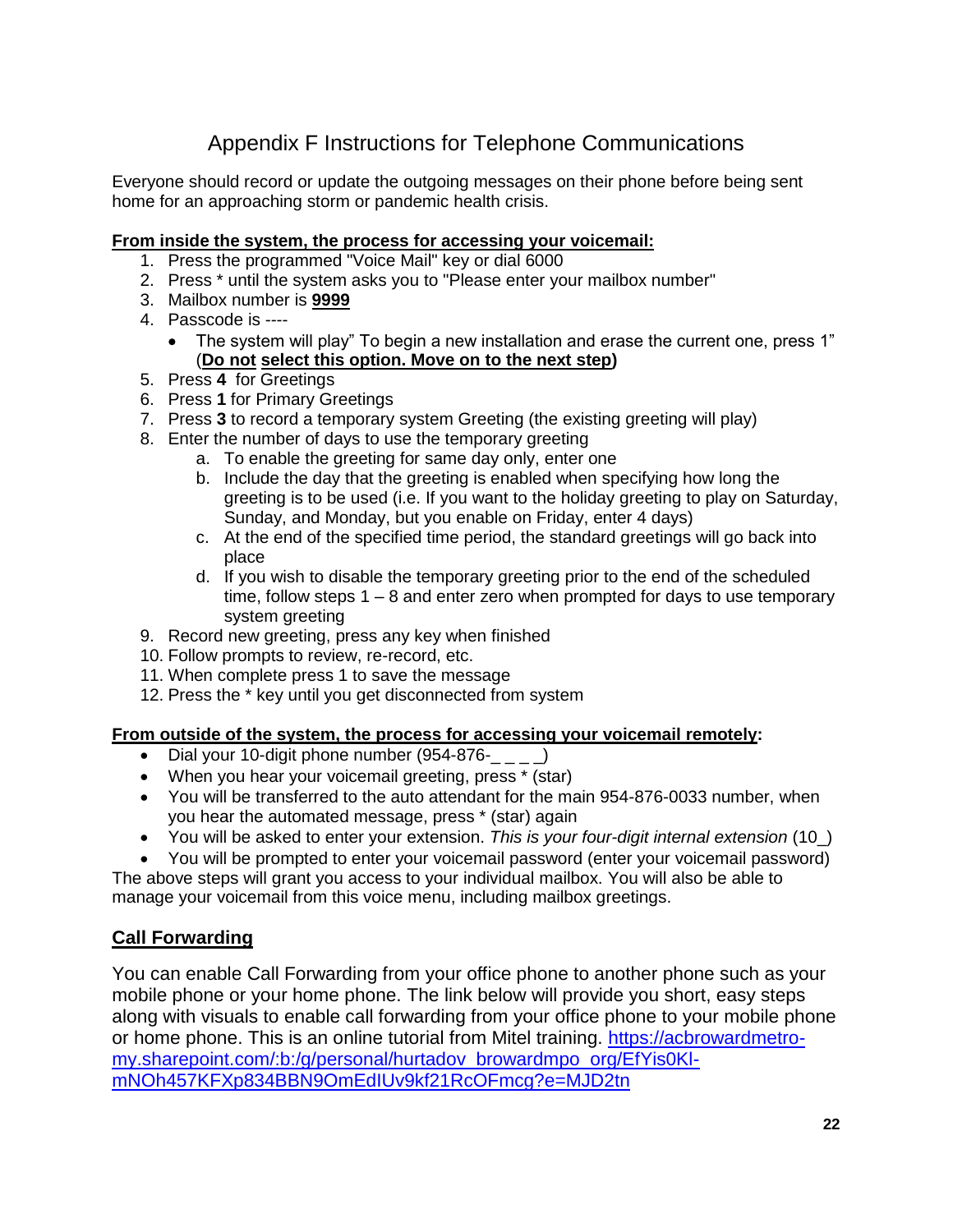## Appendix G Emergency Evacuation Procedures

#### <span id="page-22-0"></span>**Safety Committee Team Leaders/Alternates:**

#### **ZONE 1 – Reception Area to Staff Kitchen (including Executive & Metro Conference Rooms)**

#### **James Cromar/Paul Calvaresi**

**Team Members:** Charlene Burke, James Cromar, Paul Calvaresi, Chadwick Blue, Karen Friedman, Buffy Sanders, Ricardo Gutierrez, Renee Cross, Khyra Everette, Roger Miranda, Jad Salloum

#### **ZONE 2 – Staff Kitchen to Chris Bross' Office (including Greg Stuart's office) and sign in sheet**

#### **Peter Gies/Vilma Hurtado**

**Team Members:** Andrew Riddle, Peter Gies, William Cross, Greg Stuart, Mark Brown, Vilma Hurtado, Jose Vera, Stephanie Garcia, Paul Flavien, Juan Canez, Chris Bross

#### **ZONE 3 – Fazal Qureshi's Office to Carl Ema's Office (including interior offices)**

#### **Carl Ema/Carmella George**

**Team Members:** Fazal Qureshi, Amanda Christon, Kerrie MacNeil, Lydia Waring, Darci Mayer, Jihong Chen, Christopher Restrepo, Carmella George**,** Carl Ema, Levi Stewart, Rebecca Schultz

#### **ZONE 4 – Bryan Caletka's Office to Derek Brown's Office (including interior offices, MPO Board Room, MPO Board Kitchen and MPO 1, 2 & 3)**

#### **Derek Brown/Benjamin Restrepo**

**Team Members:** Bryan Caletka, Carol Henderson, Adrian Liburd, Joseph Francis, Derek Brown, Benjamin Restrepo



**MPO SUITE 650 FLOOR PLAN**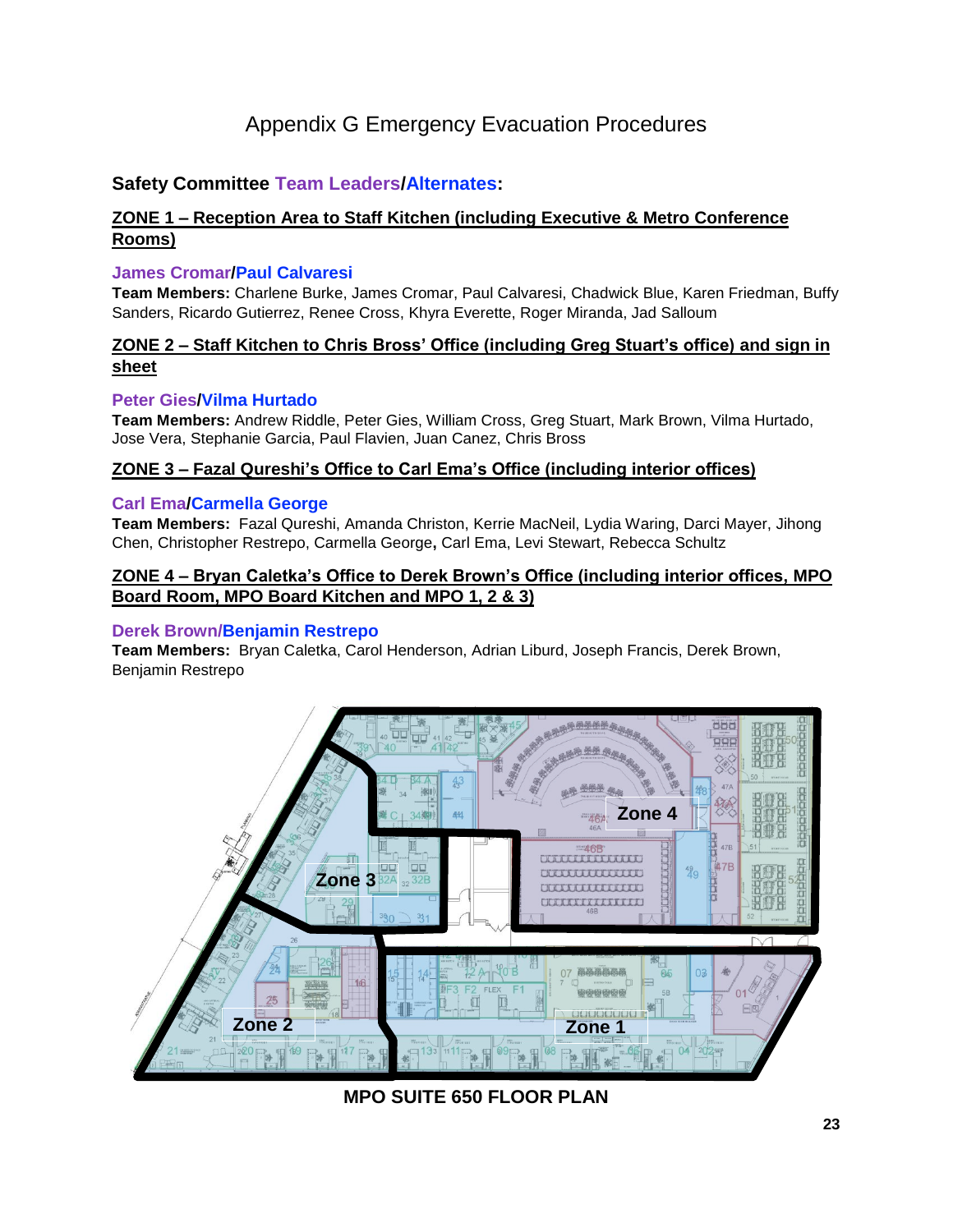#### **Team Leader Duties in the Event of a Fire**

- Upon hearing a fire alarm, do not wait for more information or to ascertain the cause of the evacuation, actively encourage staff / visitors / vendors within your area to PROCEED IMMEDIATELY TO THE NEAREST EMERGENCY EXIT! Alert others to the danger as you leave.
- Check those areas that you are responsible for on your way towards the emergency exit. If possible, if you are the last person out, close doors as you head toward the exit.
- *Do Not Use Elevators!* Use the nearest staircase and walk down quickly. Always keep to the right when walking down the staircase.
- Note: For persons unable to use exit stairs or those with limited mobility, staff may attempt to assist person(s), but if they are unable to, then escort them to the fire stairwell landing, and instruct them to wait until emergency response arrives. Use phone to call 911 to alert and inform emergency services of person(s) that have remained on the floor or in the stairwell. Staff will continue to exit the building.
- Proceed immediately to the Designated Meeting Place at the **Tri-Rail Station (east platform) stairway nearest to our building**. The Team Leader(s) with the sign-in sheet will call roll to ensure no one is left in the building.
- Once we have accounted for everyone, we will wait until the building has been deemed safe to return. **Do not re-enter the building until the building security or emergency services gives clearance**.

### **TRADE CENTRE SOUTH MESSAGE**:

The fire exit stairwell doors are tied into the fire alarm panel and are for exit only in case of an emergency. Once the fire alarm goes off the doors release.

There are three (3) emergency stairwells in the building. One on the north side is where the Aflac office is located, south side is where the rear entry to MPO offices, and center of the building where the freight elevator is located. *The evacuation floor plans are posted in the elevator lobby* also.

Our stairwells have a smoke evac system to prevent smoke from filling the stairwells.

The doors are locked during normal business hours as they are for emergency use exit only. This is also a safety precaution so that people can't just walk into your space from the stairwell.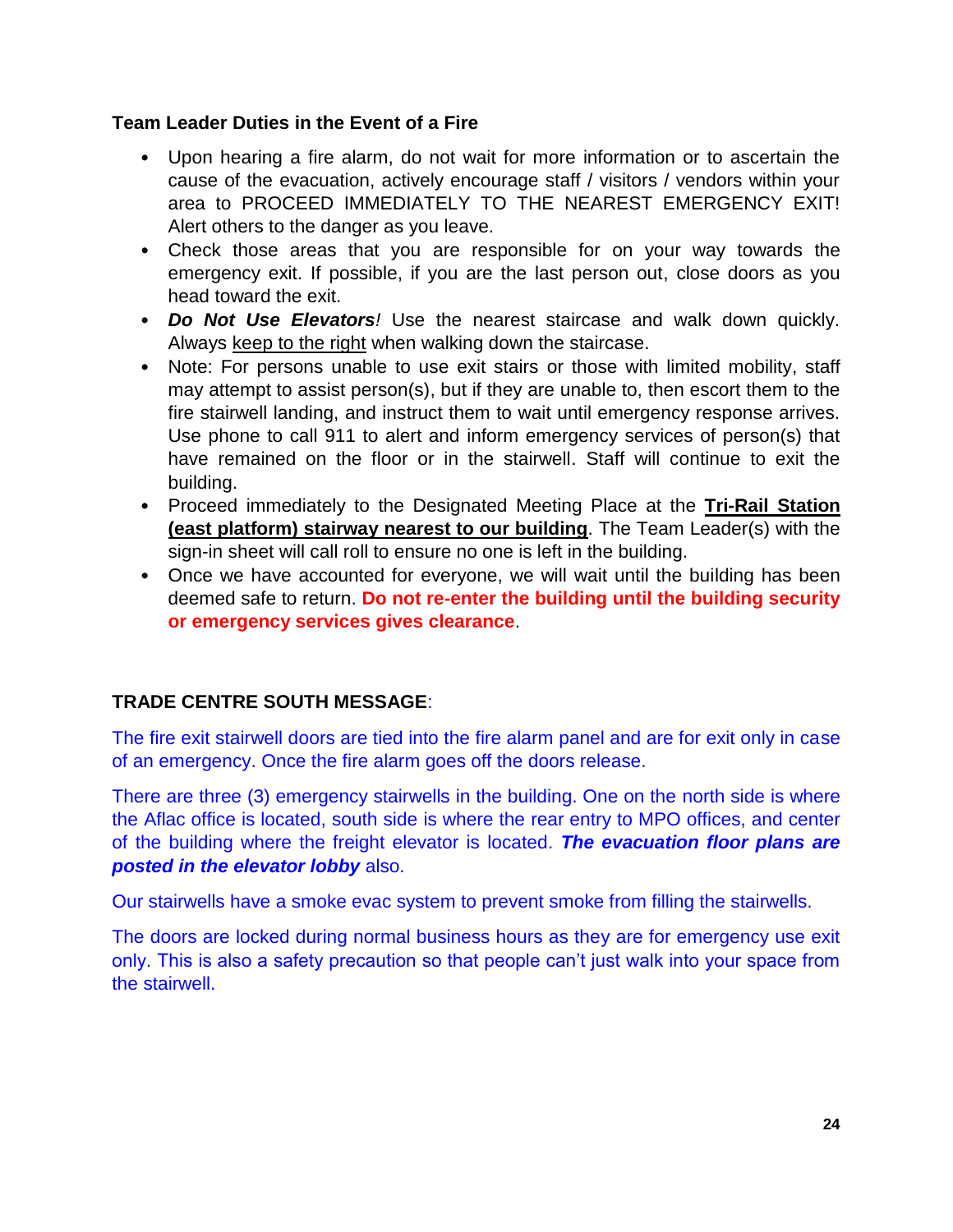#### **Tips for Using Fire Extinguishers:**

A portable fire extinguisher can save lives and property by putting out a small fire or containing it until the fire department arrives; but portable extinguishers have limitations. Because fire grows and spreads so rapidly, the number one priority for residents is to get out safely.

Use a portable fire extinguisher when the fire is confined to a small area, such as a wastebasket, and is not growing, everyone has exited the building, the fire department has been called or is being called, and the room is not filled with smoke. To operate a fire extinguisher, remember the word **PASS**:

- **P**ull the pin. Hold the extinguisher with the nozzle pointing away from you and release the locking mechanism.
- **A**im low. Point the extinguisher at the base of the fire.
- **S**queeze the lever slowly and evenly.
- **S**weep the nozzle from side-to-side.
	- Read the instructions that come with the fire extinguisher and become familiar with its parts and operation before a fire breaks out.
	- Keep your back to a clear exit when you use the device so you can make an easy escape if the fire cannot be controlled. If the room fills with smoke, leave immediately.
	- Know when to go. Fire extinguishers are one element of a fire response plan, but the primary element is safe escape.